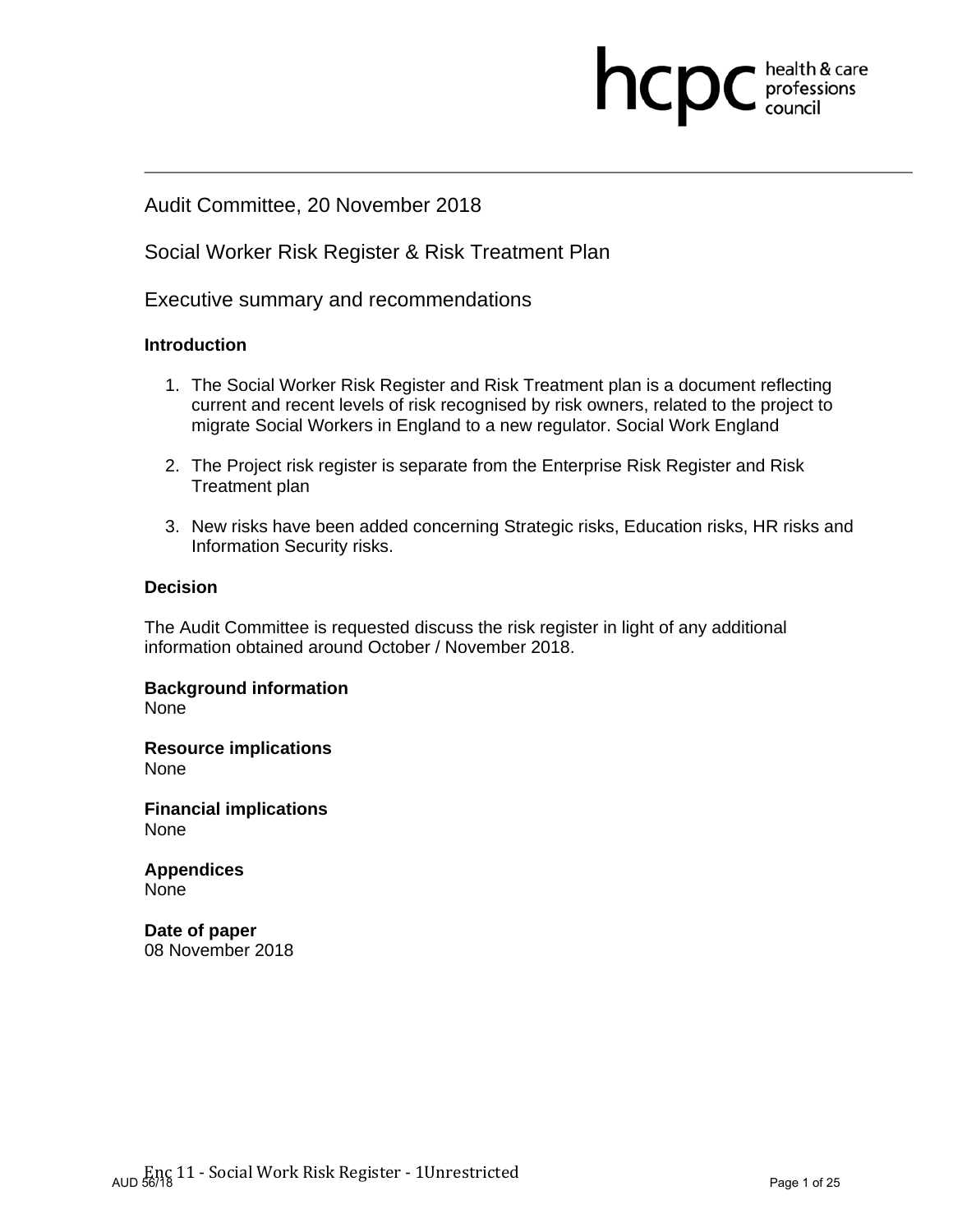# **Risk Register & Risk Treatment Plan Social Workers in England Marc Seale, Chief Executive & Registrar Report to Audit Committee, (November 2018)**

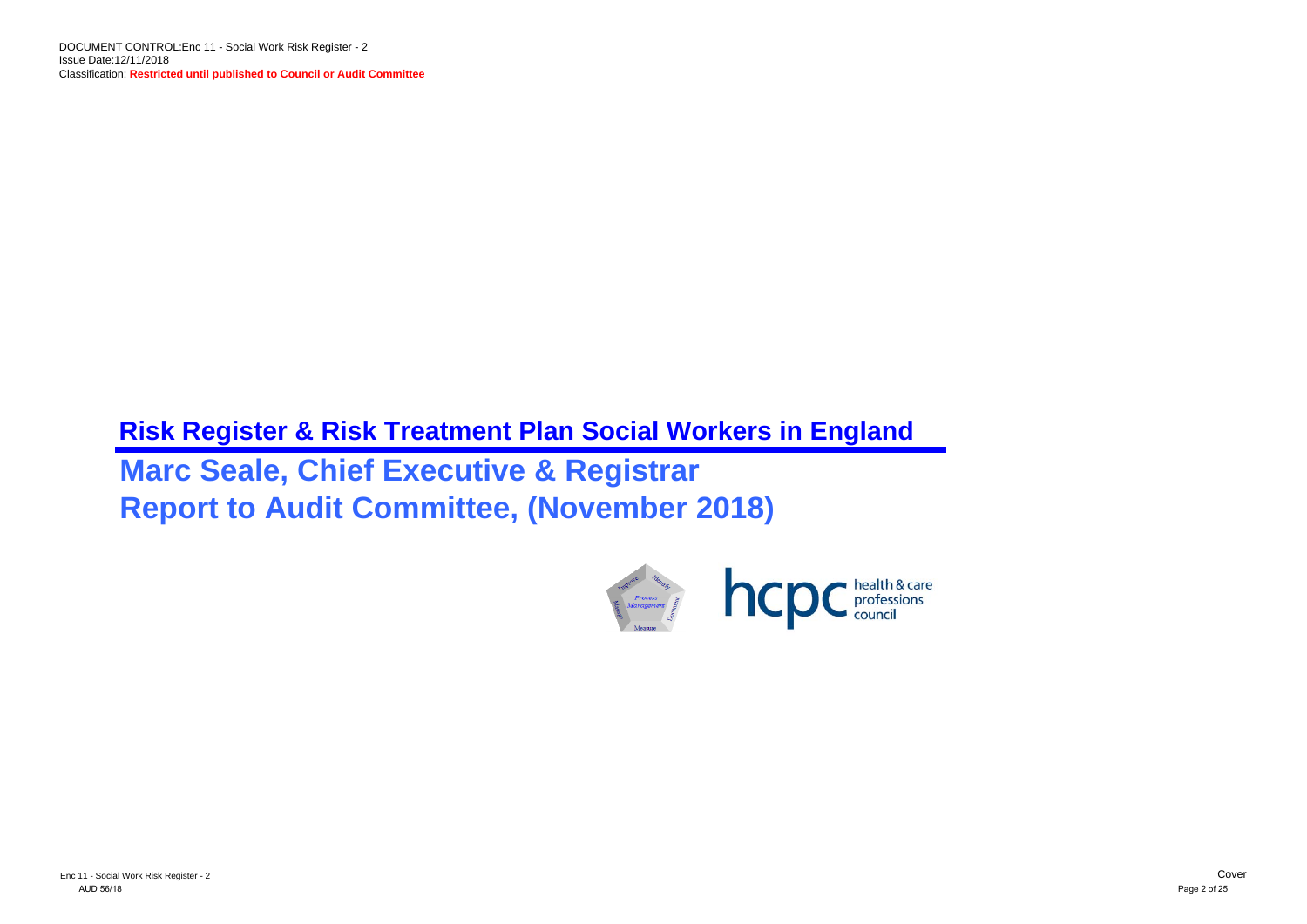| <b>Contents</b>                                        | Page            |
|--------------------------------------------------------|-----------------|
| Contents page                                          | 3               |
| Top HCPC risks                                         | 4               |
| Changes since last published                           | $\overline{5}$  |
| Strategic risks                                        | $6\phantom{1}6$ |
| <b>Operations risks</b>                                | $\overline{7}$  |
| <b>Communications risks</b>                            | 8               |
| Corporate Governance risks                             | $\overline{9}$  |
| Information Technology risks                           | 10              |
| Partner risks                                          | 11              |
| <b>Education risks</b>                                 | 12              |
| <b>Project Management risks</b>                        | 13              |
| <b>Quality Management risks</b>                        | 14              |
| <b>Registration risks</b>                              | 15              |
| <b>HR</b> risks                                        | 16              |
| Legal risks                                            | 17              |
| <b>Fitness to Practise risks</b>                       | 18              |
| Policy & Standards risks                               | 19              |
| Finance risks                                          | 20              |
| <b>Information Security risks</b>                      | 21              |
| Appendix i Glossary and Abbreviations                  | 22              |
| Appendix ii HCPC Risk Matrix                           | 23              |
| <b>HCPC Risk Matrix terms detail</b>                   | 24              |
| Appendix iii HCPC Strategic Objectives & Risk Appetite | 25              |
|                                                        |                 |

### **June 2018 Risk Assessment**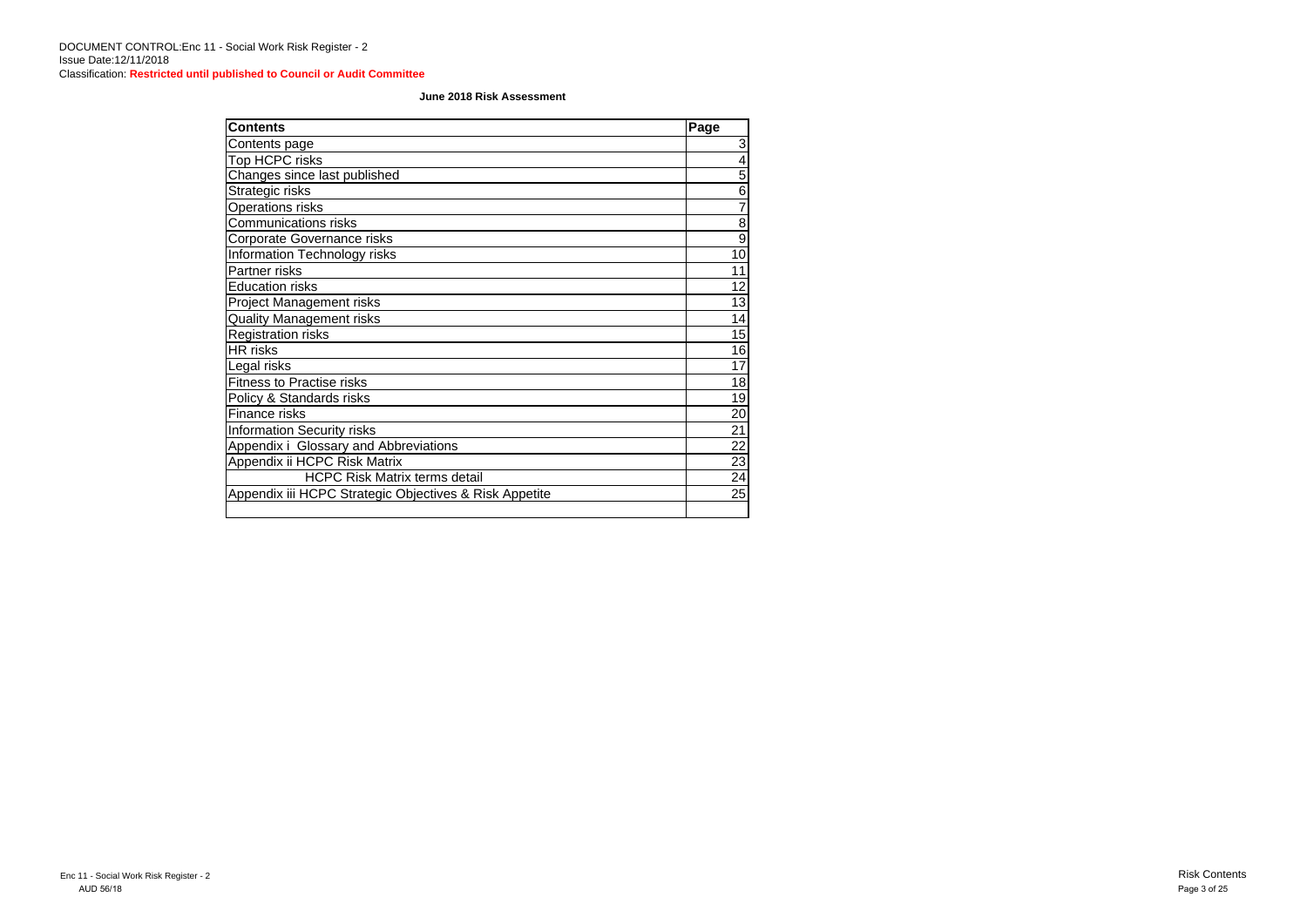|        |                                                                                                                                                                                                                                                                        |                                                                                                           |                                                                                                                                                                                         | THE HEALTH AND CARE PROFESSIONS COUNCIL                                                                                                |                                                                                                                                                                  |                           |               |               |               |                                |               |               |  |                             |  |
|--------|------------------------------------------------------------------------------------------------------------------------------------------------------------------------------------------------------------------------------------------------------------------------|-----------------------------------------------------------------------------------------------------------|-----------------------------------------------------------------------------------------------------------------------------------------------------------------------------------------|----------------------------------------------------------------------------------------------------------------------------------------|------------------------------------------------------------------------------------------------------------------------------------------------------------------|---------------------------|---------------|---------------|---------------|--------------------------------|---------------|---------------|--|-----------------------------|--|
|        |                                                                                                                                                                                                                                                                        |                                                                                                           |                                                                                                                                                                                         |                                                                                                                                        | "Top Risks" (High & Medium after mitigation)                                                                                                                     |                           |               |               |               |                                |               |               |  | <b>Historic Risk Scores</b> |  |
|        | <b>Description</b>                                                                                                                                                                                                                                                     | <b>Risk owner</b><br>(primary person<br>responsible for<br>assessing and<br>managing the<br>ongoing risk) | <b>Mitigation I</b>                                                                                                                                                                     | <b>Mitigation II</b>                                                                                                                   | <b>Mitigation III</b>                                                                                                                                            | <b>CURRENT RISK SCORE</b> | Sep-18        | <b>Jun-18</b> | Mar-18        | <b>Nov-17</b>                  | <b>Sep-17</b> | Apr-17        |  |                             |  |
| S.15.1 | Lost contribution caused by transfer of SW in<br>England from HCPC to SW (England)                                                                                                                                                                                     | <b>Finance Director</b>                                                                                   | Medium term financial plan<br>updated and reviewed as more<br>detail of government's plans<br>become available                                                                          | Annual budget setting<br>process and 6 and 9 month<br>reforecast processes<br>enable short term<br>reductions in controllable<br>costs | Break clauses in<br>leases and other<br>measures to minimise<br>fixed costs; propose<br>fee increase if<br>necessary to cover<br>balance of lost<br>contribution | <b>High</b>               | <b>High</b>   | <b>High</b>   | <b>High</b>   | <b>High</b>                    | <b>High</b>   | <b>High</b>   |  |                             |  |
| S.8.1  | Time Quality That communication around the<br>content of the legislation is not forthcoming,<br>eading to a lack of ability for HCPC to<br>sufficiently prepare in time for the transfer                                                                               | Government / DfE;<br>Lead                                                                                 | Early and frequent communication<br>with D of E Project Team /<br>Project Sponsor Project Government departments to ensure<br>that timeframes allocated to the<br>transfer are adequate |                                                                                                                                        |                                                                                                                                                                  | <b>High</b>               | <b>High</b>   | <b>High</b>   | <b>High</b>   | <b>High</b>                    | <b>High</b>   | <b>High</b>   |  |                             |  |
| S.8.4  | Time Quality That expectations around case<br>progression, registrant application processing<br>and course approval at the point of transfer are<br>unrealistic given the timeframe assigned to the<br>transfer process                                                | Project Lead                                                                                              | Early expectation setting with the<br>receiving organisation to manage a<br>smooth transferral process                                                                                  |                                                                                                                                        |                                                                                                                                                                  | <b>High</b>               | <b>High</b>   | <b>High</b>   | <b>High</b>   | <b>High</b>                    | <b>High</b>   | <b>High</b>   |  |                             |  |
| S.1.3  | Governments ambitious timetable leads to<br>project failure.                                                                                                                                                                                                           | & SMT                                                                                                     | HCPC Chief Executive Draft SW England key assumptions<br>document, v1.0 16th May 2018                                                                                                   | On going regular contact with<br>Gymt depts                                                                                            | Chair to write to Secs of<br>State asking for further<br>clarification                                                                                           | <b>High</b>               | <b>High</b>   | <b>High</b>   | <b>High</b>   | <b>High</b>                    | <b>High</b>   | <b>Medium</b> |  |                             |  |
| S.1.4  | Brexit reduces availability of governments<br>egal advice to New Reg                                                                                                                                                                                                   | <b>ICPC Chief</b><br>Executive / SMT                                                                      | On going regular contact with Gvmt<br>depts                                                                                                                                             |                                                                                                                                        |                                                                                                                                                                  | <b>High</b>               | <b>High</b>   | <b>High</b>   | <b>High</b>   | High                           | <b>High</b>   | <b>Medium</b> |  |                             |  |
| S.1.7  | Lack of Parlimentary time impacts delivery<br>f project requirements                                                                                                                                                                                                   | & EMT                                                                                                     | HCPC Chief Executive On going regular contact with Gvmt                                                                                                                                 | Delay project if required by<br>governement departments                                                                                |                                                                                                                                                                  | <b>High</b>               | <b>High</b>   | <b>High</b>   | <b>High</b>   | <b>High</b>                    | <b>High</b>   | <b>New</b>    |  |                             |  |
| S.15.6 | Funding shortfall for transfer project (pre-<br>transfer)                                                                                                                                                                                                              | <b>Finance Director</b>                                                                                   | Medium term financial plan<br>updated and reviewed as more<br>detail of government's plans<br>becomes available                                                                         | Annual budget setting<br>process and 6 and 9 month<br>reforecast processes<br>nable short term<br>reductions in controllable<br>costs  | Break clauses in<br>leases and other<br>measures to minimise<br>fixed costs; propose<br>fee increase if<br>necessary to cover<br>balance of lost<br>contribution | <b>Medium</b>             | <b>Medium</b> | <b>Medium</b> | <b>Medium</b> | <b>Medium</b><br><b>Medium</b> |               | <b>Medium</b> |  |                             |  |
| S.2.1  | Operational costs increased due to loss of<br>rolume discounts and scalability opportunities                                                                                                                                                                           | SMT                                                                                                       | Changes to supplier contracts                                                                                                                                                           | Fee rise to maintain service                                                                                                           |                                                                                                                                                                  | <b>Medium</b>             | <b>Medium</b> | <b>Medium</b> | <b>Medium</b> | <b>Medium</b><br><b>Medium</b> |               | <b>Medium</b> |  |                             |  |
| S.2.2  | Changes to timetable for profession migration<br>disrupt resource planned around specific date                                                                                                                                                                         | <b>SMT</b>                                                                                                | Delay non time critical work to deliver<br>Social Worker England project                                                                                                                | crease contractor resource                                                                                                             |                                                                                                                                                                  | <b>Medium</b>             | <b>Medium</b> | <b>Medium</b> | <b>Medium</b> | <b>Medium</b><br><b>Medium</b> |               | <b>Medium</b> |  |                             |  |
| S.5.1  | Vew Regulator fails to deliver to timetable and<br>our operations and performance are<br>ompromised (as awaiting trnsfer out of SW<br>ecords)                                                                                                                          | Exec Director of IT &<br>Respources, Project<br>Prtfolio Mgr                                              | Share HCPC's migration expertise<br>with new Regulator project team                                                                                                                     |                                                                                                                                        |                                                                                                                                                                  | <b>Medium</b>             | Medium        | <b>Medium</b> | <b>Medium</b> | <b>Medium</b><br><b>Medium</b> |               | <b>Medium</b> |  |                             |  |
| S.6.1  | oss of Registrants results in shortfall of SW<br>Partners for existing or ongoing FTP cases,<br>post transfer                                                                                                                                                          | Dev, Partner Mgr,<br>Head of FTP                                                                          | Director of HR & Org Outsource existing / ongoing SW<br>cases to service provider post<br>transfer                                                                                      | D of E funding of service<br>rovider                                                                                                   | Outsourced contractors<br>SI A                                                                                                                                   | <b>Medium</b>             | <b>Medium</b> | <b>Medium</b> | Medium        | <b>Medium</b><br><b>Medium</b> |               | <b>Medium</b> |  |                             |  |
| S.7.2  | Timing of HCPC's planned disengagement with<br>approvals and monitoring of SW programmes<br>disrupted by transfer delays                                                                                                                                               | Head of Education                                                                                         | Reorganise visit and approval<br>schedule to allow for ongoing SW<br>work.                                                                                                              | Obtain temporary contractor<br>cover for required education<br>processes                                                               |                                                                                                                                                                  | <b>Medium</b>             | <b>Medium</b> | <b>Medium</b> | <b>Medium</b> | <b>Medium</b><br><b>Medium</b> |               | <b>Medium</b> |  |                             |  |
| S.1.5  | Delay in transfer triggers significant political<br>and media scrutiny (FOI requests etc)                                                                                                                                                                              | & SMT                                                                                                     | HCPC Chief Executive On going regular contact with Gvmt<br>depts                                                                                                                        | espoke Communications<br>plan for specific outcomes                                                                                    |                                                                                                                                                                  | <b>Medium</b>             | <b>Medium</b> | <b>Medium</b> | <b>Medium</b> | <b>Medium</b>                  | <b>Medium</b> | <b>Medium</b> |  |                             |  |
| S.1.6  | HCPC's working relationship with DoH is<br>damaged through inability to deliver on time                                                                                                                                                                                | & SMT                                                                                                     | HCPC Chief Executive On going regular contact with Gvmt<br>depts                                                                                                                        |                                                                                                                                        |                                                                                                                                                                  | <b>Medium</b>             | <b>Medium</b> | Medium        | <b>Medium</b> | <b>Medium</b>                  | <b>Medium</b> | <b>Medium</b> |  |                             |  |
| S.1.1  | Ion financial impact of transfer on HCPC's<br>culture                                                                                                                                                                                                                  | <b>ICPC Chief Executiv</b><br>& SMT                                                                       | ions to managers and<br>employees                                                                                                                                                       | Management openness and<br>employees assistance<br>scheme                                                                              |                                                                                                                                                                  | <b>Medium</b>             | <b>Medium</b> | <b>Medium</b> | <b>Medium</b> | <b>Medium</b><br><b>Medium</b> |               | <b>Medium</b> |  |                             |  |
| S.8.2  | Quality That stakeholder management is poorly Project Lead<br>undertaken by HCPC                                                                                                                                                                                       |                                                                                                           | Clear idenitifcation of stakeholders<br>and early allocation of responsibility<br>within the project team                                                                               |                                                                                                                                        |                                                                                                                                                                  | <b>Medium</b>             | <b>Medium</b> | <b>Medium</b> | <b>Medium</b> | <b>Medium</b>                  | <b>Medium</b> | <b>Medium</b> |  |                             |  |
| S.8.3  | Quality That expectations around the data that<br>will be transferred is unachievable given any<br>HCPC systems and data limitations                                                                                                                                   | Project Manager                                                                                           | Accept the risk and manage<br>expecations within the receiving<br>organisation as best as possible                                                                                      |                                                                                                                                        |                                                                                                                                                                  | <b>Medium</b>             | <b>Medium</b> | <b>Medium</b> | <b>Medium</b> | <b>Medium</b>                  | <b>Medium</b> | <b>Medium</b> |  |                             |  |
| S.8.5  | Time Quality That due to inexperience the<br>receiving organisation is unco-operative or<br>unclear in stipulating their data requirements,<br>which would lead to delays in HCPC<br>preparations                                                                      | Project Manager                                                                                           | Early expectation setting with the<br>receiving organisation to manage a<br>smooth transferral process                                                                                  |                                                                                                                                        |                                                                                                                                                                  | <b>Medium</b>             | <b>Medium</b> | <b>Medium</b> | <b>Medium</b> | <b>Medium</b>                  | <b>Medium</b> | <b>Medium</b> |  |                             |  |
| S.8.6  | Time Quality That there are delays in<br>implementing technology solutions in the<br>receiving organisation which could have a knock<br>on effect to HCPC preparations for data transfer                                                                               | Project Manager                                                                                           | Early expectation setting with the<br>receiving organisation to manage a<br>smooth transferral process                                                                                  |                                                                                                                                        |                                                                                                                                                                  | <b>Medium</b>             | <b>Medium</b> | <b>Medium</b> | <b>Medium</b> | <b>Medium</b><br><b>Medium</b> |               | <b>Medium</b> |  |                             |  |
| S.8.8  | HCPC's non-Social Worker England<br>projects delayed due to poorly constrained<br>or slipping time scales of Social Worker<br>England project & conflicting commitments                                                                                                | <b>SMT</b>                                                                                                | Monitoring of budget and work plans Experience of HCPC's EMT                                                                                                                            |                                                                                                                                        | Experience of HCPC<br>project management                                                                                                                         | <b>Medium</b>             | <b>Medium</b> | <b>Medium</b> | <b>Medium</b> | <b>Medium</b>                  | <b>Medium</b> | <b>Medium</b> |  |                             |  |
| S.13.1 | Retain legacy FTP cases without clear case<br>transfer and funding arrangements in place                                                                                                                                                                               | lead of Fitness to<br>Practice, Director of<br>-inance                                                    | Cost allocation and overhead<br>charging method agreed with DfE<br>prior to transfer                                                                                                    | Request additional funding for<br>specific cases                                                                                       | Reforecasting budget<br>processes and resource<br>allocation                                                                                                     | <b>Medium</b>             | <b>Medium</b> | <b>Medium</b> | <b>Medium</b> | <b>Medium</b><br><b>Medium</b> |               | <b>Medium</b> |  |                             |  |
| S15.3  | Social workers may cancel direct debit<br>instructions for their HCPC fees in 2018-19 due<br>to their previous experience of a double<br>registration fee hit when transferring from the<br>GSCC to HCPC in 2012, causing a shortfall in<br>ncome and additional work. | of Registration                                                                                           | Finance Director, Head Communications plan to support<br>of Pegistration of Pegistration<br>new regulator                                                                               | Ongoing regular contact<br>with DH and DfE                                                                                             |                                                                                                                                                                  | <b>Medium</b>             | <b>Medium</b> | <b>Medium</b> | <b>Medium</b> | <b>Medium</b>                  | <b>Medium</b> | <b>Medium</b> |  |                             |  |

Early discussions work Doll & Dio for the comparation of the comparation of the medium of the medium of the comparation of the comparation of the comparation of the comparation of the comparation of the comparation of the

**S15.4**

Cost of work leading up to the transfer and/or cost of any functions undertaken on behalf of SWE after the transfer not fully covered by DH / DfE grant, including related overheads

HCPC Accounting Officer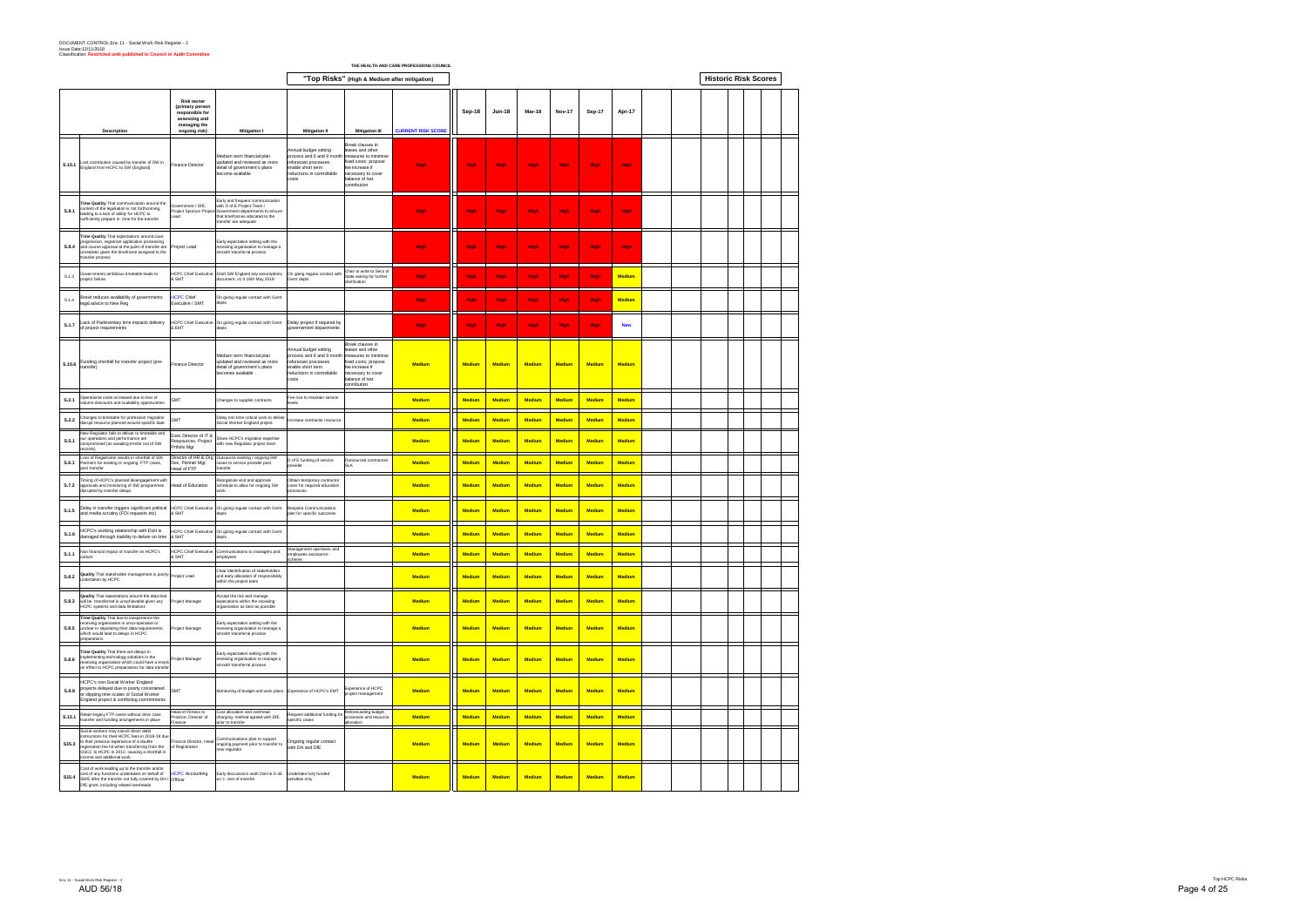## Classification: **Restricted until published to Council or Audit Committee Changes since the previous iteration of HCPC's Risk Register**

| <b>Category</b>             | Ref#   | <b>Description</b>                                                                                                                                 | Nature of change in this version |
|-----------------------------|--------|----------------------------------------------------------------------------------------------------------------------------------------------------|----------------------------------|
| <b>Strategic</b>            | S.1.9  | Cancellation of project would cause dramatic change in HCPC<br>workload                                                                            | <b>New</b>                       |
| <b>Education</b>            | S.7.4  | Lack of clarity and clear agreement around SWE data requirements                                                                                   | <b>New</b>                       |
| <b>Education</b>            | S.7.5  | Multiple education systems related projects being operated (SWE<br>transfer, Website, Education Systems upgrade) at the same time,<br>icrease risk | New                              |
| Education                   | S.7.6  | Changes delivered by Education System Upgrade project require<br>further changes to migrations tool developed to support data<br>transfer.         | <b>New</b>                       |
| <b>HR</b>                   | S.11.4 | Unavailability or resignation of subject matter experts causing impact to<br>productivilty                                                         | <b>New</b>                       |
| <b>HR</b>                   | S.11.5 | Possible impact on HCPC staff being made redundant without<br>clarity on transfer to SWE                                                           | <b>New</b>                       |
| <b>Information Security</b> | S.17.6 | Loss of HCPC data or security breaches occur during UAT tests                                                                                      | New                              |
|                             |        |                                                                                                                                                    |                                  |
|                             |        |                                                                                                                                                    |                                  |
|                             |        |                                                                                                                                                    |                                  |
|                             |        |                                                                                                                                                    |                                  |
|                             |        |                                                                                                                                                    |                                  |
|                             |        |                                                                                                                                                    |                                  |
|                             |        |                                                                                                                                                    |                                  |
|                             |        |                                                                                                                                                    |                                  |
|                             |        |                                                                                                                                                    |                                  |
|                             |        |                                                                                                                                                    |                                  |
|                             |        |                                                                                                                                                    |                                  |

## Overview of Risk Management and Risk Treatment process

Throughout the year exisiting Risk Register & Risk Treatment Plan

the effectiveness of mitigations and the levels of residual risk.

Future risks are also documented, evaluated and monitored against the same criteria.

Every six months these changes and additions to risks are updated in the risk register and formally documented by the Director of Operations or Head of Business Process Improvement, and the Top Ten Risks (High & Medium only after mitigation) are recorded.

**Individual risks are linked to the current Statement of Applicability by the ISO27001 Clauses noted in the ISMS Risks column on each page.** Strategic Objectives are linked to individual risks where applicable.

Enc 11 - Social Work Risk Register - 2 Changes since last published Page 5 of 25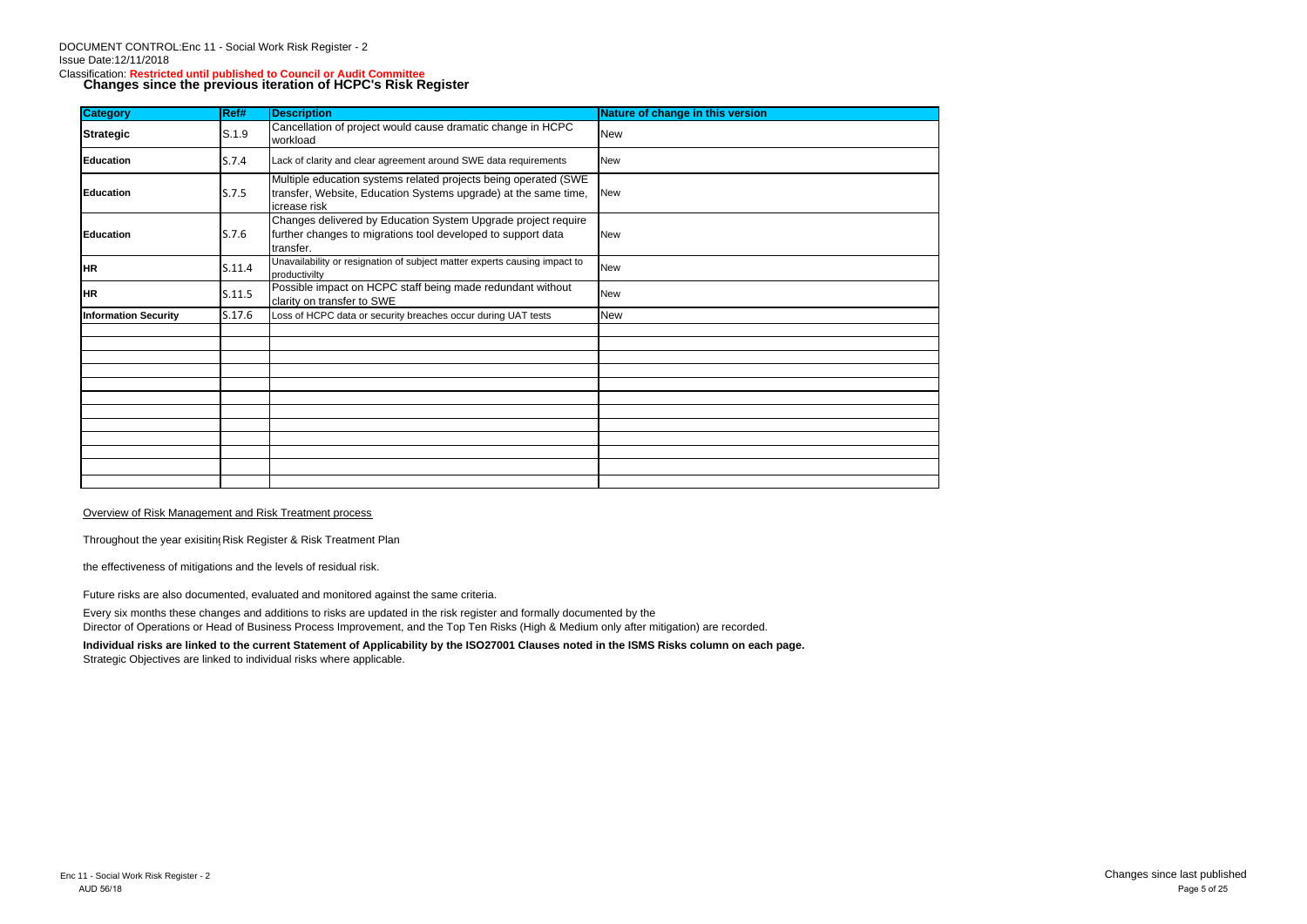| Ref | Category         | <b>ISMS</b><br><b>Risks</b> | Ref#  | <b>Description</b>                                                                                                                                           | <b>Risk owner (primary</b><br>person responsible for<br>assessing and managing mitigations Nov<br>the ongoing risk) | 2018           | Impact before   Likelihood before<br>mitigations Nov<br>2018 | <b>Risk Score =</b><br>Impact x<br>Likelihood | <b>Mitigation I</b>                                                                                                 | <b>Mitigation II</b>                                                                                                                | <b>Mitigation III</b>                                               | <b>RISK score after</b><br><b>Mitigation Nov</b><br>2018 | <b>RISK score after</b><br><b>Mitigation Sept</b><br>2018 |
|-----|------------------|-----------------------------|-------|--------------------------------------------------------------------------------------------------------------------------------------------------------------|---------------------------------------------------------------------------------------------------------------------|----------------|--------------------------------------------------------------|-----------------------------------------------|---------------------------------------------------------------------------------------------------------------------|-------------------------------------------------------------------------------------------------------------------------------------|---------------------------------------------------------------------|----------------------------------------------------------|-----------------------------------------------------------|
|     | <b>Strategic</b> |                             | S.1.1 | Non financial impact of transfer<br>on HCPC's culture                                                                                                        | <b>ICPC Chief Executive &amp;</b><br><b>SMT</b>                                                                     | 3              | $\overline{4}$                                               | 12 <sub>1</sub>                               | Communications to managers and employees                                                                            | Management openness and employees<br>assistance scheme                                                                              |                                                                     | <b>Med</b>                                               | <b>Med</b>                                                |
|     | <b>Strategic</b> |                             | S.1.2 | HCPC's repution tainted by new<br>regulator's early failure to deliver<br>service standards, blaming<br><b>HCPC</b> hand over                                | <b>HCPC Chief Executive &amp;</b><br><b>SMT</b>                                                                     | 3              | 3                                                            | 9                                             | Level of cooperation with new regulator                                                                             |                                                                                                                                     |                                                                     | Low                                                      | Low                                                       |
|     | <b>Strategic</b> |                             | S.1.3 | Governments ambitious timetable HCPC Chief Executive &<br>leads to project failure.                                                                          | <b>SMT</b>                                                                                                          | $\overline{3}$ | 5                                                            | 15 <sub>1</sub>                               | Draft SW England key assumptions document,<br>v1.0 16th May 2018                                                    | On going regular contact with Gvmt depts                                                                                            | Chair to write to Secs of State<br>asking for further clarification | <b>High</b>                                              | High                                                      |
|     | <b>Strategic</b> |                             | S.1.4 | Brexit reduces availability of<br>governments legal advice to<br>New Reg                                                                                     | <b>ICPC Chief Executive</b><br><b>SMT</b>                                                                           | 4              | $\mathbf{3}$                                                 | 12 <sub>1</sub>                               | On going regular contact with Gvmt depts                                                                            |                                                                                                                                     |                                                                     | <b>High</b>                                              | High                                                      |
|     | <b>Strategic</b> |                             |       | Delay in transfer triggers<br>S.1.5 significant political and media<br>scrutiny (FOI requests etc)                                                           | <b>ICPC Chief Executive &amp;</b><br><b>SMT</b>                                                                     | 3              | $\boldsymbol{\varDelta}$                                     | 12 <sub>1</sub>                               | On going regular contact with Gvmt depts                                                                            | Bespoke Communications plan for specific<br>outcomes                                                                                |                                                                     | Med                                                      | <b>Med</b>                                                |
|     | <b>Strategic</b> |                             |       | HCPC's working relationship<br>S.1.6 with DoH is damaged through<br>inability to deliver on time                                                             | <b>ICPC Chief Executive &amp;</b><br><b>SMT</b>                                                                     | 3              | $\overline{4}$                                               | 12 <sub>1</sub>                               | On going regular contact with Gvmt depts                                                                            |                                                                                                                                     |                                                                     | <b>Med</b>                                               | <b>Med</b>                                                |
|     | <b>Strategic</b> |                             |       | Lack of Parlimentary time<br><b>S.1.7</b> impacts delivery of project<br>requirements                                                                        | <b>HCPC Chief Executive &amp;</b><br><b>SMT</b>                                                                     | 4              | 3                                                            | 12 <sub>1</sub>                               | On going regular contact with Gvmt depts                                                                            | Delay project if required by<br>governement departments                                                                             |                                                                     | <b>High</b>                                              | <b>High</b>                                               |
|     | <b>Strategic</b> |                             |       | Ref S.1.3 & S.1.4<br>Reputational damage to<br><b>S.1.8</b> HCPC due to SW-E project<br>failure                                                              | <b>HCPC Chief Executive &amp;</b><br><b>SMT</b>                                                                     | 3              | 3                                                            | 9                                             | Proactive prompting of SW-England<br>project team of potential pitfalls based on<br><b>HCPC</b> experience          | Level of cooperation with new regulator                                                                                             | Bespoke Communications plan<br>for specific outcomes                | <b>Med</b>                                               | <b>Med</b>                                                |
|     | <b>Strategic</b> | <b>NEW</b>                  | S.1.9 | <b>Risk that the Social Work</b><br>England project may be<br>cancelled by Government<br>causing rapid change in<br><b>HCPC</b> operational<br>requirements. | <b>HCPC Chief Executive &amp;</b><br><b>SMT</b>                                                                     | 3              |                                                              | 3                                             | On going monitoring of project progress<br>and communications from government<br>departments flag potential changes | Ongoing registration with HCPC until<br>actual transfer date with limited shut<br>down of activity until close to migratior<br>date |                                                                     | Low                                                      | <b>NEW</b>                                                |

## **Strategic**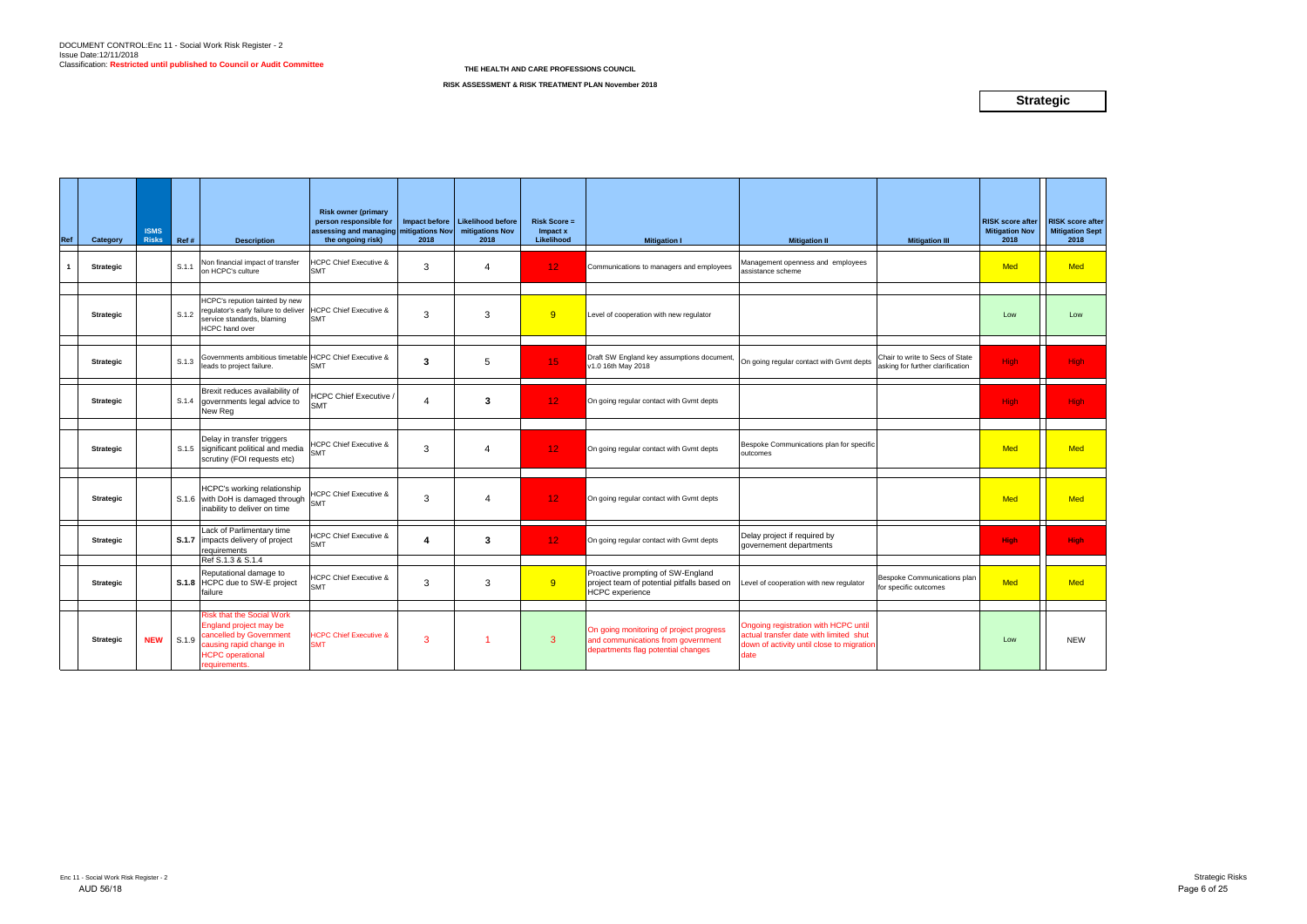| Ref | Category          | <b>ISMS</b><br><b>Risks</b> | Ref # | <b>Description</b>                                                                                                                                           | <b>Risk owner (primary</b><br>person responsible for<br>assessing and<br>managing the ongoing mitigations Nov mitigations Nov<br>risk) | 2018 | Impact before Likelihood before<br>2018 | $Risk Score =$<br>Impact x<br>Likelihood | <b>Mitigation I</b>                                                                                 | <b>Mitigation II</b>                                                                                   | <b>Mitigation III</b>                                                                             | <b>Mitigation Nov</b><br>2018 | RISK score after   RISK score after<br><b>Mitigation Sept</b><br>2018 |
|-----|-------------------|-----------------------------|-------|--------------------------------------------------------------------------------------------------------------------------------------------------------------|----------------------------------------------------------------------------------------------------------------------------------------|------|-----------------------------------------|------------------------------------------|-----------------------------------------------------------------------------------------------------|--------------------------------------------------------------------------------------------------------|---------------------------------------------------------------------------------------------------|-------------------------------|-----------------------------------------------------------------------|
|     | Operations        |                             |       | Operational costs increased due<br>S.2.1 to loss of volume discounts and<br>scalability opportunities                                                        | <b>SMT</b>                                                                                                                             | 2    | 3                                       | 6                                        | Changes to supplier contracts                                                                       | Potential fee rise to maintain service<br>levels                                                       |                                                                                                   | Med                           | Med                                                                   |
|     | <b>Operations</b> |                             | S.2.2 | Changes to timetable for<br>profession migration disrupt<br>resource planned around specific<br>date                                                         | <b>SMT</b>                                                                                                                             | 3    | 3                                       | 9                                        | Delay non time critical work to deliver Social<br>Worker England project                            | Increase contractor resource                                                                           |                                                                                                   | <b>Med</b>                    | Med                                                                   |
|     | Operations        |                             |       | Due to no clear govt timetable<br>S.2.3 HCPC delays investment in<br>internal projects                                                                       | <b>SMT</b>                                                                                                                             | 3    | 3                                       | 9                                        | Ongoing close monitoring of problematic<br>governmental timetable and objectives                    | Ongoing reprioritisation of project list                                                               |                                                                                                   | Med                           | Med                                                                   |
|     | Operations        |                             |       | SW fail to renew in 2018 due to<br>avoiding potential double fee<br>S.2.4 charge as with GSCC & HCPC<br>move (or switch to dd rather than<br>full 2 yr pymt) | <b>SMT</b>                                                                                                                             | 3    | 2                                       | 6                                        | Communications around no double fee<br>requirement, HCPC transfers deferred income<br>to SW-England | Proactive communications on statutory<br>requirement for regulation until new<br>Requlator is in place | Determine if SW-England<br>project allows discretion to<br>transfer recently deregistered<br>SW's | Med                           | Med                                                                   |

#### **RISK ASSESSMENT & RISK TREATMENT PLAN November 2018**

**Operations**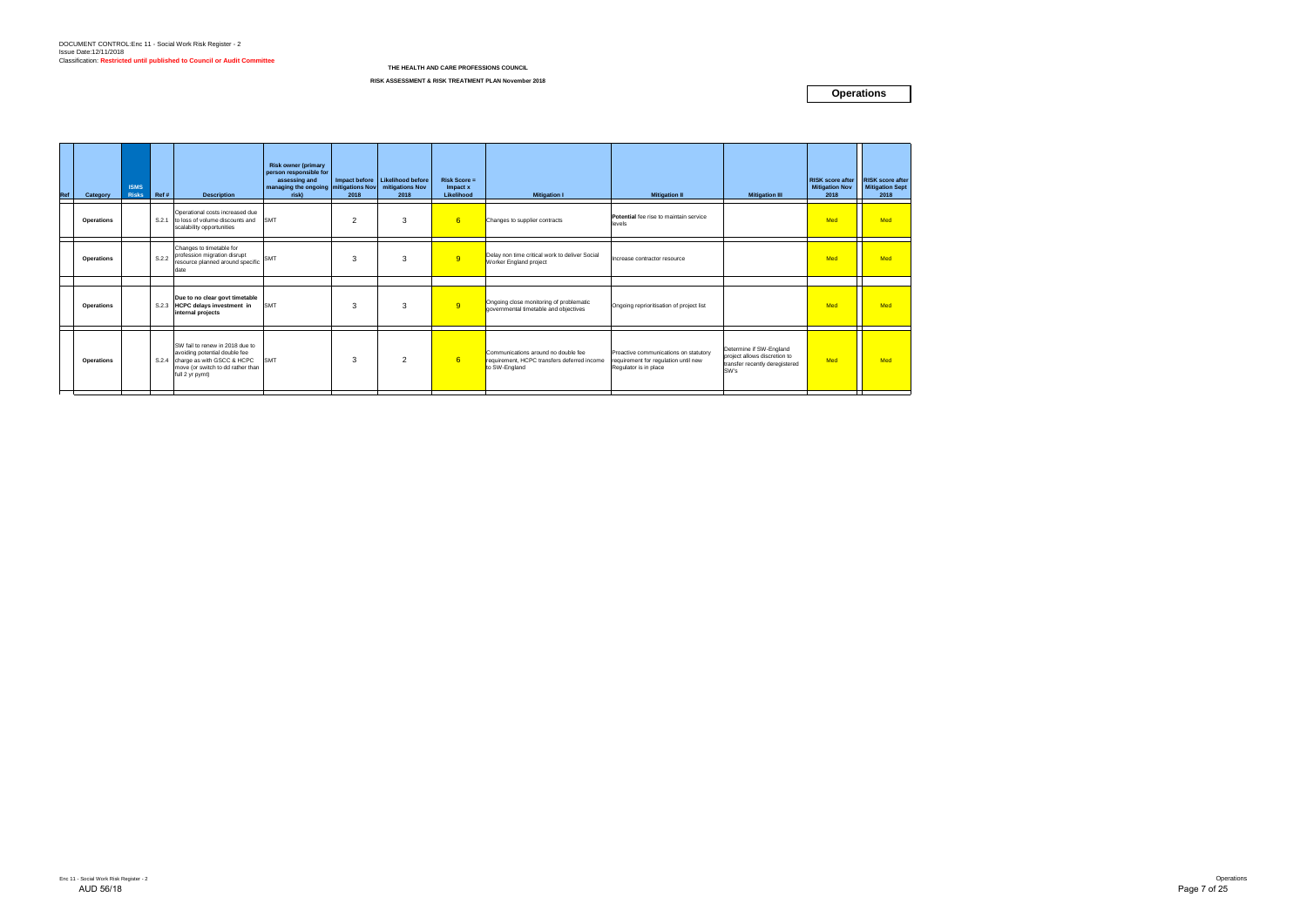| <b>Ref</b> | Category              | <b>ISMS</b><br><b>Risks</b> | REff# | <b>Description</b>                                                                                                         | <b>Risk owner (primary</b><br>person responsible for<br>assessing and<br>  managing the ongoing   mitigations Nov   mitigations Nov<br>risk) | 2018           | Impact before   Likelihood before  <br>2018 | <b>Risk Score =</b><br>Impact x<br>Likelihood | <b>Mitigation I</b>                                                         | <b>Mitigation II</b> | <b>Mitigation III</b> | <b>RISK score after</b><br><b>Mitigation Noc</b><br>2018 | <b>RISK score after</b><br><b>Mitigation Sept</b><br>2018 |
|------------|-----------------------|-----------------------------|-------|----------------------------------------------------------------------------------------------------------------------------|----------------------------------------------------------------------------------------------------------------------------------------------|----------------|---------------------------------------------|-----------------------------------------------|-----------------------------------------------------------------------------|----------------------|-----------------------|----------------------------------------------------------|-----------------------------------------------------------|
|            | <b>Communications</b> |                             |       | Failure of New Regs Comms<br>S.3.1 programme damages HCPC's<br>reputation                                                  | Head of<br>Communications, Project<br>Portfolio Mgr                                                                                          | 2              | 3                                           | 6                                             | HCPC's Comprehensive, bespoke Comms plan D of E funding<br>for stakeholders |                      |                       | Low                                                      | Low                                                       |
|            | <b>Communications</b> |                             |       | Public protection damaged due to Head of<br>S.3.2   lack of clarity around regulator to Communications, Project<br>contact | Portfolio Mgr                                                                                                                                | $\overline{2}$ |                                             | 8 <sup>°</sup>                                | HCPC's Comprehensive, bespoke Comms plan D of E funding<br>for public       |                      |                       | Low                                                      | Low                                                       |
|            | <b>Communications</b> |                             |       | Negative comms concerning<br>S.3.3 HCPC from New Reg to justify<br>existence                                               | Head of<br>Communications, Project<br>Portfolio Mgr                                                                                          | 2              | 2                                           |                                               | HCPC's Comprehensive, bespoke Comms plan<br>for public                      |                      |                       | Low                                                      | Low                                                       |
|            |                       |                             |       |                                                                                                                            |                                                                                                                                              |                |                                             |                                               |                                                                             |                      |                       |                                                          |                                                           |

## **Communications**

#### **THE HEALTH AND CARE PROFESSIONS COUNCIL**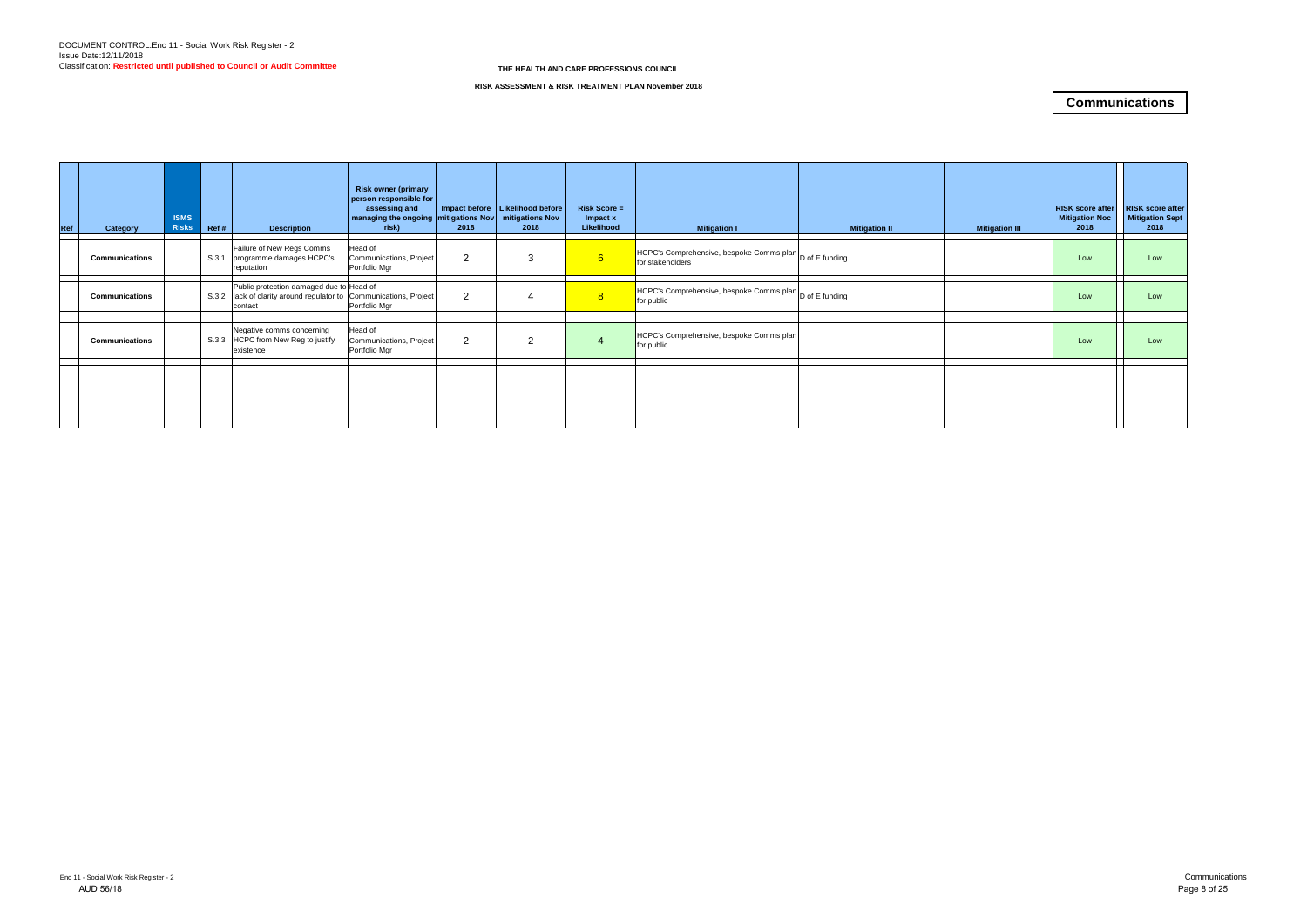| Ref | Category                | <b>ISMS</b><br><b>Risks</b> | Ref#  | <b>Description</b>                                                                                                                                                                                  | <b>Risk owner (primary</b><br>person responsible for<br>assessing and<br>managing the ongoing<br>risk) | Impact before<br>mitigations Nov<br>2018 | <b>Likelihood before</b><br>mitigations Nov 2018 | <b>Risk Score =</b><br>Impact x<br>Likelihood | <b>Mitigation I</b>                                                                    | <b>Mitigation II</b>    | <b>Mitigation III</b> | <b>RISK score after</b><br><b>Mitigation Nov 2018</b> | <b>RISK score after</b><br><b>Mitigation Sept</b><br>2018 |
|-----|-------------------------|-----------------------------|-------|-----------------------------------------------------------------------------------------------------------------------------------------------------------------------------------------------------|--------------------------------------------------------------------------------------------------------|------------------------------------------|--------------------------------------------------|-----------------------------------------------|----------------------------------------------------------------------------------------|-------------------------|-----------------------|-------------------------------------------------------|-----------------------------------------------------------|
|     | Corporate<br>Governance |                             | S.4.1 | Changes to Council structure<br>disrupts regular Council member Policy & External<br>recruitment cycle - appropriate<br>transitional provisions legislation   Information Governance<br>not created | <b>Executive Director of</b><br>Communications,<br>Manger                                              |                                          |                                                  | 2                                             | Obtain legal advice around interpretation Work with DH to ensure the<br>of requirement | requirment is fulfilled | None                  | Low                                                   | Low                                                       |
|     |                         |                             |       |                                                                                                                                                                                                     |                                                                                                        |                                          |                                                  |                                               |                                                                                        |                         |                       |                                                       |                                                           |
|     |                         |                             |       |                                                                                                                                                                                                     |                                                                                                        |                                          |                                                  |                                               |                                                                                        |                         |                       |                                                       |                                                           |

#### **RISK ASSESSMENT & RISK TREATMENT PLAN November 2018**

### **Corporate Governance**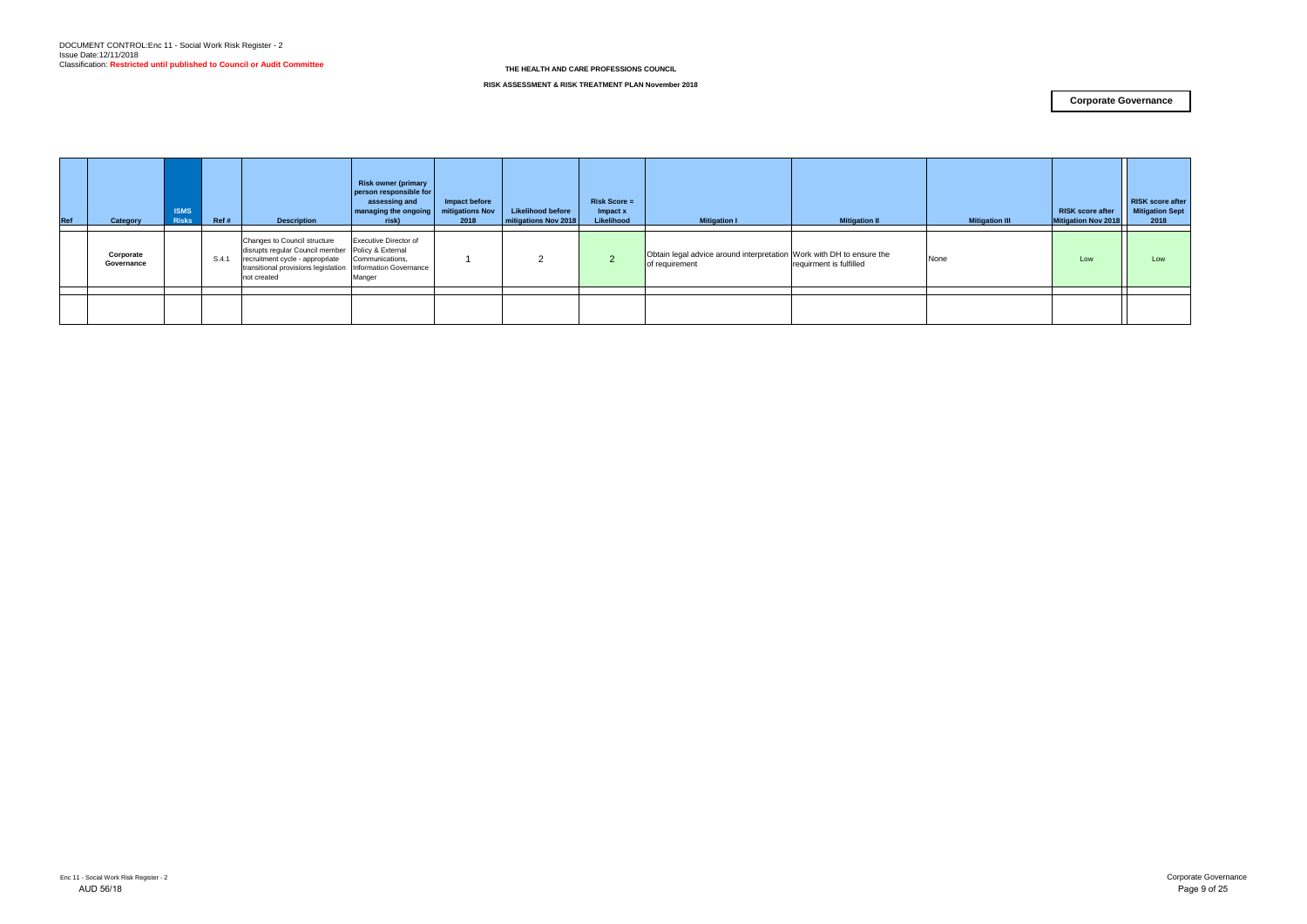| Ref | Category                  | <b>ISMS</b><br><b>Risks</b> | Ref#  | <b>Description</b>                                                                                                                                                        | <b>Risk owner (primary</b><br>person responsible for<br>assessing and<br>  managing the ongoing   mitigations Nov   mitigations Nov<br>risk) | 2018 | Impact before   Likelihood before<br>2018 | $Risk Score =$<br>Impact x<br>Likelihood | <b>Mitigation I</b>                                                                                                 | <b>Mitigation II</b> | <b>Mitigation III</b> | <b>RISK score after</b><br><b>Mitigation Nov</b><br>2018 | <b>RISK score after</b><br><b>Mitigation Sept 2018</b> |
|-----|---------------------------|-----------------------------|-------|---------------------------------------------------------------------------------------------------------------------------------------------------------------------------|----------------------------------------------------------------------------------------------------------------------------------------------|------|-------------------------------------------|------------------------------------------|---------------------------------------------------------------------------------------------------------------------|----------------------|-----------------------|----------------------------------------------------------|--------------------------------------------------------|
|     | Information<br>Technology |                             | S.5.1 | New Regulator fails to deliver to<br>timetable and our operations and Exec Director of IT &<br>performance are compromised<br>(as awaiting transfer out of SW<br>records) | Resources, Project<br>Portfolio Mgr                                                                                                          | 3    |                                           | 12 <sub>1</sub>                          | Share HCPC's migration expertise with new<br>Regulator project team                                                 |                      |                       | <b>Med</b>                                               | <b>Med</b>                                             |
|     | Information<br>Technology |                             | S.5.2 | inability to meet the technology<br>data migration timetable                                                                                                              | Exec Director of IT &<br>Resources, Project<br>Portfolio Mgr                                                                                 | 3    |                                           | 12 <sub>1</sub>                          | HCPC to draft out principles document on<br>arrangements/ plan for migration with suppliers<br>in month of Set 2018 |                      |                       |                                                          |                                                        |
|     |                           |                             |       |                                                                                                                                                                           |                                                                                                                                              |      |                                           |                                          |                                                                                                                     |                      |                       |                                                          |                                                        |

**RISK ASSESSMENT & RISK TREATMENT PLAN November 2018**

## **Information Technology**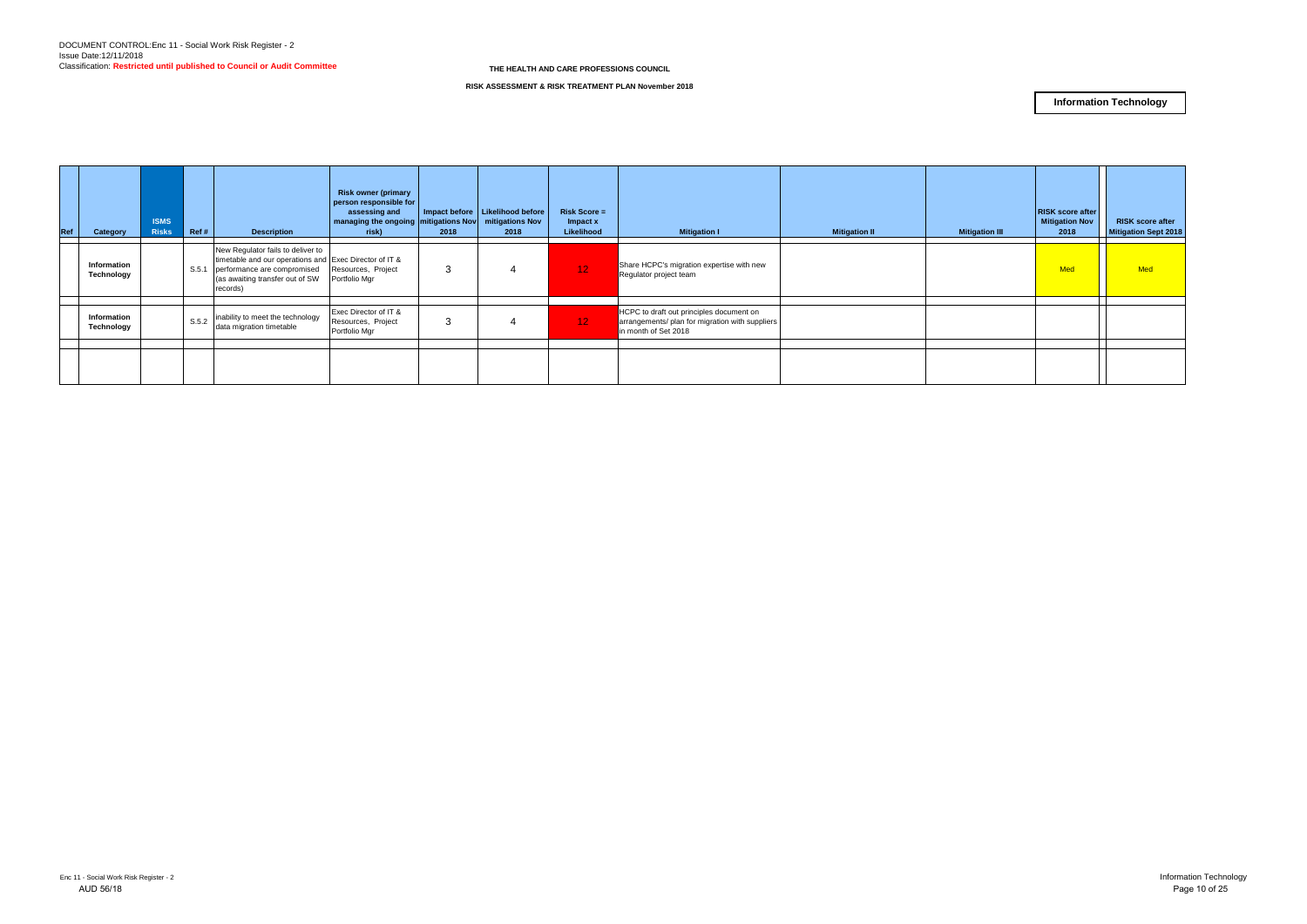| Ref | Category        | <b>ISMS</b><br><b>Risks</b> | Ref#  | <b>Description</b>                                                                                                | <b>Risk owner (primary</b><br>person responsible for<br>assessing and<br>  managing the ongoing   mitigations Nov<br>risk) | 2018 | Impact before   Likelihood before  <br>mitigations Nov<br>2018 | <b>Risk Score =</b><br>Impact x<br>Likelihood | <b>Mitigation I</b>                                                        | <b>Mitigation II</b>               | <b>Mitigation III</b>      | <b>RISK score after</b><br><b>Mitigation Nov</b><br>2018 | <b>RISK score after</b><br><b>Mitigation Sept</b><br>2018 |
|-----|-----------------|-----------------------------|-------|-------------------------------------------------------------------------------------------------------------------|----------------------------------------------------------------------------------------------------------------------------|------|----------------------------------------------------------------|-----------------------------------------------|----------------------------------------------------------------------------|------------------------------------|----------------------------|----------------------------------------------------------|-----------------------------------------------------------|
|     | <b>Partners</b> |                             | S.6.1 | Loss of Registrants results in<br>shortfall of SW Partners for<br>existing or ongoing FTP cases,<br>post transfer | Director of HR, Partner<br>Manager, Head of FTP                                                                            |      | 3                                                              | <b>M2A</b>                                    | Outsource existing / ongoing SW cases to<br>service provider post transfer | D of E funding of service provider | Outsourced contractors SLA | Med                                                      | Med                                                       |
|     |                 |                             |       |                                                                                                                   |                                                                                                                            |      |                                                                |                                               |                                                                            |                                    |                            |                                                          |                                                           |
|     |                 |                             |       |                                                                                                                   |                                                                                                                            |      |                                                                |                                               |                                                                            |                                    |                            |                                                          |                                                           |

**RISK ASSESSMENT & RISK TREATMENT PLAN November 2018**

## **Partners**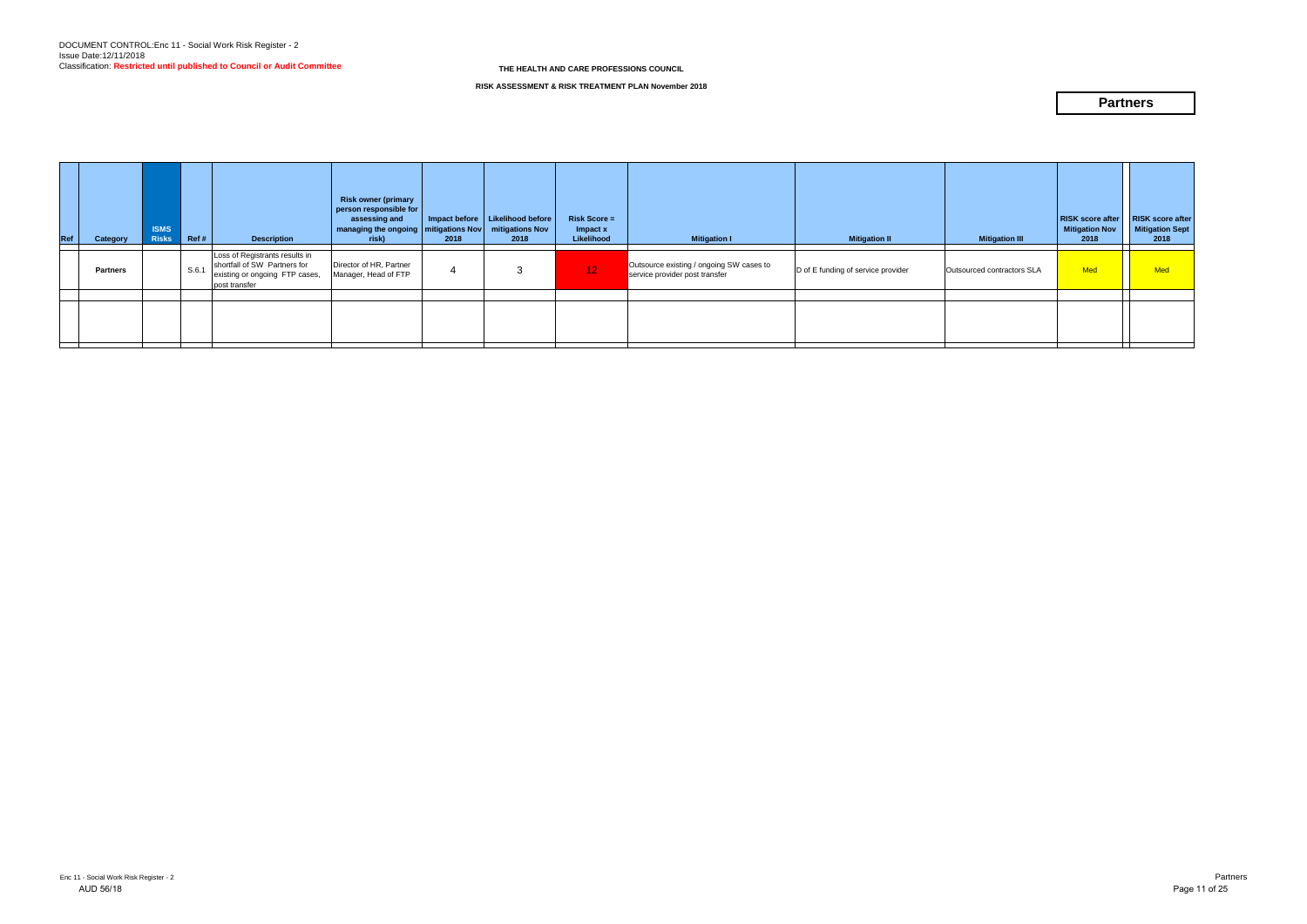| Ref | Category         | <b>ISMS</b><br><b>Risks</b> | Ref # | <b>Description</b>                                                                                                                                                                                                                                     | <b>Risk owner (primary</b><br>person responsible for<br>assessing and<br>managing the ongoing mitigations Nov<br>risk) | 2018                   | Impact before   Likelihood before<br>mitigations Nov<br>2018 | <b>Risk Score =</b><br>Impact x<br>Likelihood | <b>Mitigation I</b>                                                                                                          | <b>Mitigation II</b>                                                                       | <b>Mitigation III</b> | <b>RISK score after</b><br><b>Mitigation Nov</b><br>2018 | <b>RISK score after</b><br><b>Mitigation Sept</b><br>2018 |
|-----|------------------|-----------------------------|-------|--------------------------------------------------------------------------------------------------------------------------------------------------------------------------------------------------------------------------------------------------------|------------------------------------------------------------------------------------------------------------------------|------------------------|--------------------------------------------------------------|-----------------------------------------------|------------------------------------------------------------------------------------------------------------------------------|--------------------------------------------------------------------------------------------|-----------------------|----------------------------------------------------------|-----------------------------------------------------------|
|     | <b>Education</b> |                             |       | Education providers disengage<br>S.7.1 from HCPC processes before the Head of Education<br>tranfer to new Regulator                                                                                                                                    |                                                                                                                        | 3                      | 2                                                            | 6                                             | Proactive communications with NewReg to<br>education providers                                                               |                                                                                            |                       | Low                                                      | Low                                                       |
|     | Education        |                             |       | Timing of HCPC's planned<br>disengagement with approvals<br>S.7.2 and monitoring of SW<br>programmes disrupted by<br>transfer delays                                                                                                                   | <b>Head of Education</b>                                                                                               | 3                      | 3                                                            | 9                                             | Reorganise visit and approval schedule to<br>allow for ongoing SW work.                                                      | Obtain temporary contractor cover for<br>required education processes                      |                       | Low                                                      | Low                                                       |
|     | <b>Education</b> |                             |       | Substantial delays to SW transfer<br>S.7.3 places uplanned resource<br>requirments on Education dept                                                                                                                                                   | Head of Education,<br>Director of Finance                                                                              | 2                      | 2                                                            | $\overline{4}$                                | Additional grant from DoH England                                                                                            | Obtain temporary contractor cover for<br>required education processes                      |                       | Low                                                      | Low                                                       |
|     | <b>Education</b> | <b>New</b>                  |       | Lack of clarity and clear<br>S.7.4 agreement around SWE data<br>requirements leading to gaps<br>around data transfer                                                                                                                                   | Head of Education,                                                                                                     | 4                      | Δ                                                            | 16 <sup>°</sup>                               | Ensure data requirements are documented and<br>formally signed off by both HCPC and SWE.                                     |                                                                                            |                       | <b>Med</b>                                               | <b>Med</b>                                                |
|     | Education        | <b>New</b>                  | S.7.5 | Multiple education systems<br>related projects being operated<br>(SWE transfer, Website,<br>Education Systems upgrade) at<br>the same time, affecting<br>resources and systems<br>availability to focus on data<br>related activities for this project | Head of Education,                                                                                                     | $\boldsymbol{\Lambda}$ | $\Delta$                                                     | 16 <sup>°</sup>                               | Effective project management planning and<br>identification of shared critical pathways across research progress<br>projects | Pausing progress where required on lower                                                   |                       | Med                                                      | <b>Med</b>                                                |
|     | <b>Education</b> | <b>New</b>                  |       | Changes delivered by Education<br>System Upgrade project require<br>S.7.6 further changes to migrations tool Head of Education,<br>developed to support data<br>transfer.                                                                              |                                                                                                                        | Δ                      | 3                                                            | 12 <sub>1</sub>                               | Capture same risk within Education Systems<br>Major Project                                                                  | Select migration approach which can<br>accommodate changes to<br>infrastructure/dataschema |                       | <b>Med</b>                                               | <b>Med</b>                                                |
|     |                  |                             |       |                                                                                                                                                                                                                                                        |                                                                                                                        |                        |                                                              |                                               |                                                                                                                              |                                                                                            |                       |                                                          |                                                           |

### **Education**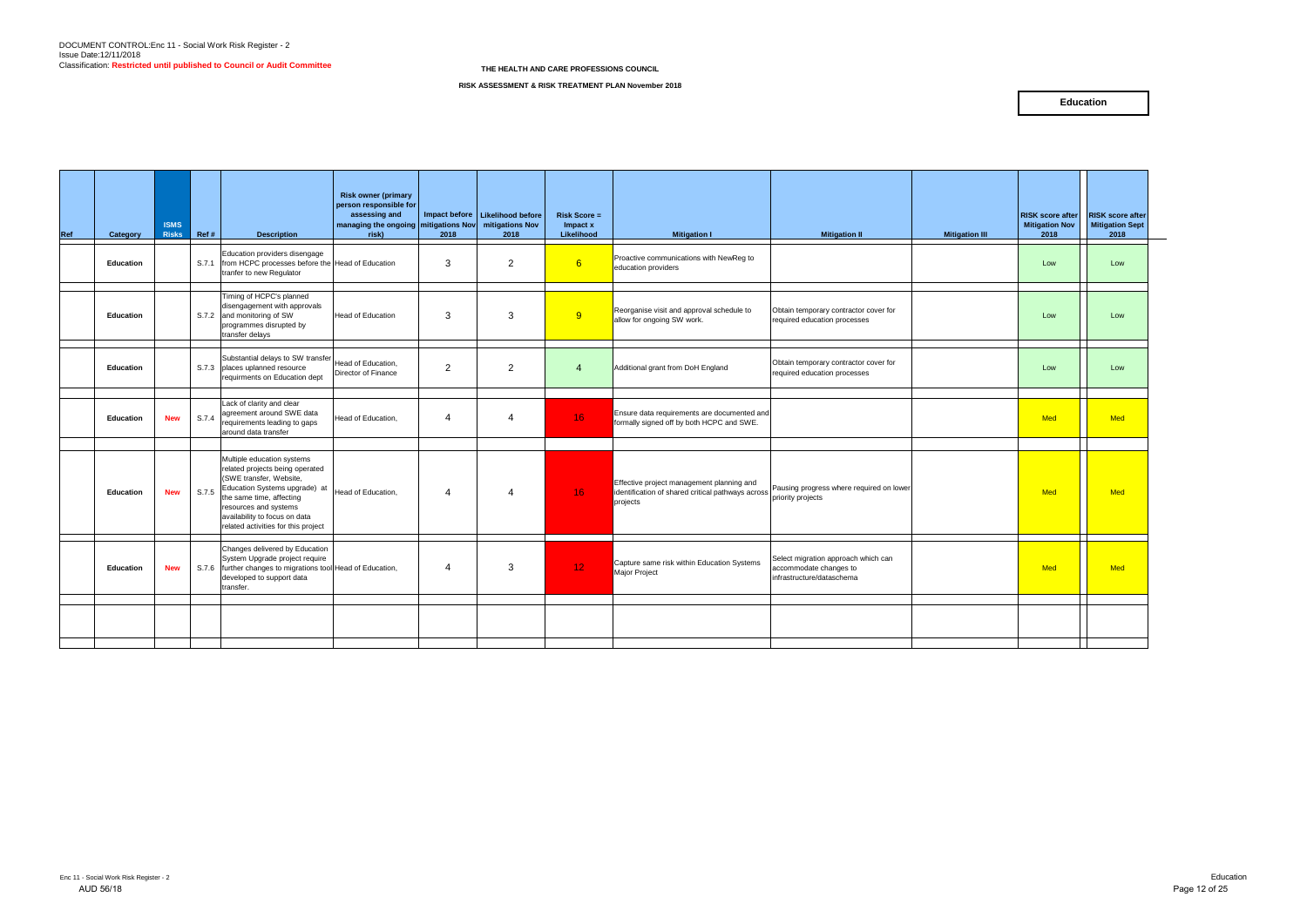

| Ref | Category              | <b>ISMS</b><br><b>Risks</b> | Ref # | <b>Description</b>                                                                                                                                                                                                         | <b>Risk owner (primary</b><br>person responsible for<br>assessing and<br>managing the on-going mitigations Nov<br>risk) | 2018           | Impact before   Likelihood before<br>mitigations Nov<br>2018 | <b>Risk Score =</b><br>Impact x<br>Likelihood | <b>Mitigation I</b>                                                                                                                                          | <b>Mitigation II</b>     | <b>Mitigation III</b>                    | <b>RISK score after</b><br><b>Mitigation Nov</b><br>2018 | <b>RISK scor</b><br><b>Mitigation</b><br>2018 |
|-----|-----------------------|-----------------------------|-------|----------------------------------------------------------------------------------------------------------------------------------------------------------------------------------------------------------------------------|-------------------------------------------------------------------------------------------------------------------------|----------------|--------------------------------------------------------------|-----------------------------------------------|--------------------------------------------------------------------------------------------------------------------------------------------------------------|--------------------------|------------------------------------------|----------------------------------------------------------|-----------------------------------------------|
|     | Project<br>Management |                             | S.8.1 | Time Quality That communication<br>around the content of the legislation is Government / D o E;<br>not forthcoming, leading to a lack of<br>ability for HCPC to sufficiently prepare Lead<br>in time for the transfer      | Project Sponsor Project                                                                                                 | $\overline{4}$ | 4                                                            | 16 <sup>°</sup>                               | Early and frequent communication with D of E<br>Project Team / Government departments to<br>ensure that timeframes allocated to the transfer<br>are adequate |                          |                                          | <b>High</b>                                              | <b>High</b>                                   |
|     | Project<br>Management |                             | S.8.2 | <b>Quality</b> That stakeholder management<br>is poorly undertaken by HCPC                                                                                                                                                 | Project Lead                                                                                                            | 3              | 3                                                            | 9                                             | Clear idenitifcation of stakeholders and early<br>allocation of responsibility within the project<br>team                                                    |                          |                                          | Med                                                      | Med                                           |
|     | Project<br>Management |                             | S.8.3 | <b>Quality</b> That expectations around the<br>data that will be transferred is<br>unachievable given any HCPC<br>systems and data limitations                                                                             | Project Manager                                                                                                         | $\overline{2}$ | 3                                                            | 6                                             | Accept the risk and manage expecations within<br>the receiving organisation as best as possible                                                              |                          |                                          | Med                                                      | Med                                           |
|     | Project<br>Management |                             | S.8.4 | Time Quality That expectations<br>around case progression, registrant<br>application processing and course<br>approval at the point of transfer are<br>unrealistic given the timeframe<br>assigned to the transfer process | Project Lead                                                                                                            | 4              | 4                                                            | 16 <sup>°</sup>                               | Early expectation setting with the receiving<br>organisation to manage a smooth transferral<br>process                                                       |                          |                                          | <b>High</b>                                              | High                                          |
|     | Project<br>Management |                             | S.8.5 | Time Quality That due to<br>inexperience the receiving<br>organisation is unco-operative or<br>unclear in stipulating their data<br>requirements, which would lead to<br>delays in HCPC preparations                       | Project Manager                                                                                                         | 3              | 4                                                            | 12 <sub>1</sub>                               | Early expectation setting with the receiving<br>organisation to manage a smooth transferral<br>process                                                       |                          |                                          | Med                                                      | Med                                           |
|     | Project<br>Management |                             |       | Time Quality That there are delays in<br>implementing technology solutions in<br>S.8.6 the receiving organisation which could Project Manager<br>have a knock on effect to HCPC<br>preparations for data transfer          |                                                                                                                         | 3              | 4                                                            | 12 <sub>1</sub>                               | Early expectation setting with the receiving<br>organisation to manage a smooth transferral<br>process                                                       |                          |                                          | Med                                                      | Med                                           |
|     | Project<br>Management |                             | S.8.7 | Cost That the cost of the project will<br>excede HCPC expectations                                                                                                                                                         | Project Sponsor                                                                                                         | 3              | 2                                                            | 6                                             | Experience of HCPC with inbound transfers<br>nelps predict outbound costs                                                                                    |                          |                                          | Low                                                      | Low                                           |
|     | Project<br>Management |                             | S.8.8 | <b>HCPC's non-Social Worker</b><br>England projects delayed due to<br>poorly constrained or slipping time SMT<br>scales of Social Worker England<br>project & conflicting commitments                                      |                                                                                                                         | 5              | $\overline{2}$                                               | 10                                            | Monitoring of budget and work plans                                                                                                                          | Experience of HCPC's EMT | Experience of HCPC project<br>management | Med                                                      | Mec                                           |
|     | Project<br>Management |                             | S.8.9 | Impact and effectivness of Transfer<br>Order fails to deliver project<br>requirements                                                                                                                                      | Government / D o E                                                                                                      | 5              | 5                                                            | 25                                            | Engagement of HCPC legal advisors with<br>drafting of order.                                                                                                 | Experience of HCPC's EMT |                                          | Low                                                      | Low                                           |

#### **RISK ASSESSMENT & RISK TREATMENT PLAN November 2018**

## **Project Management**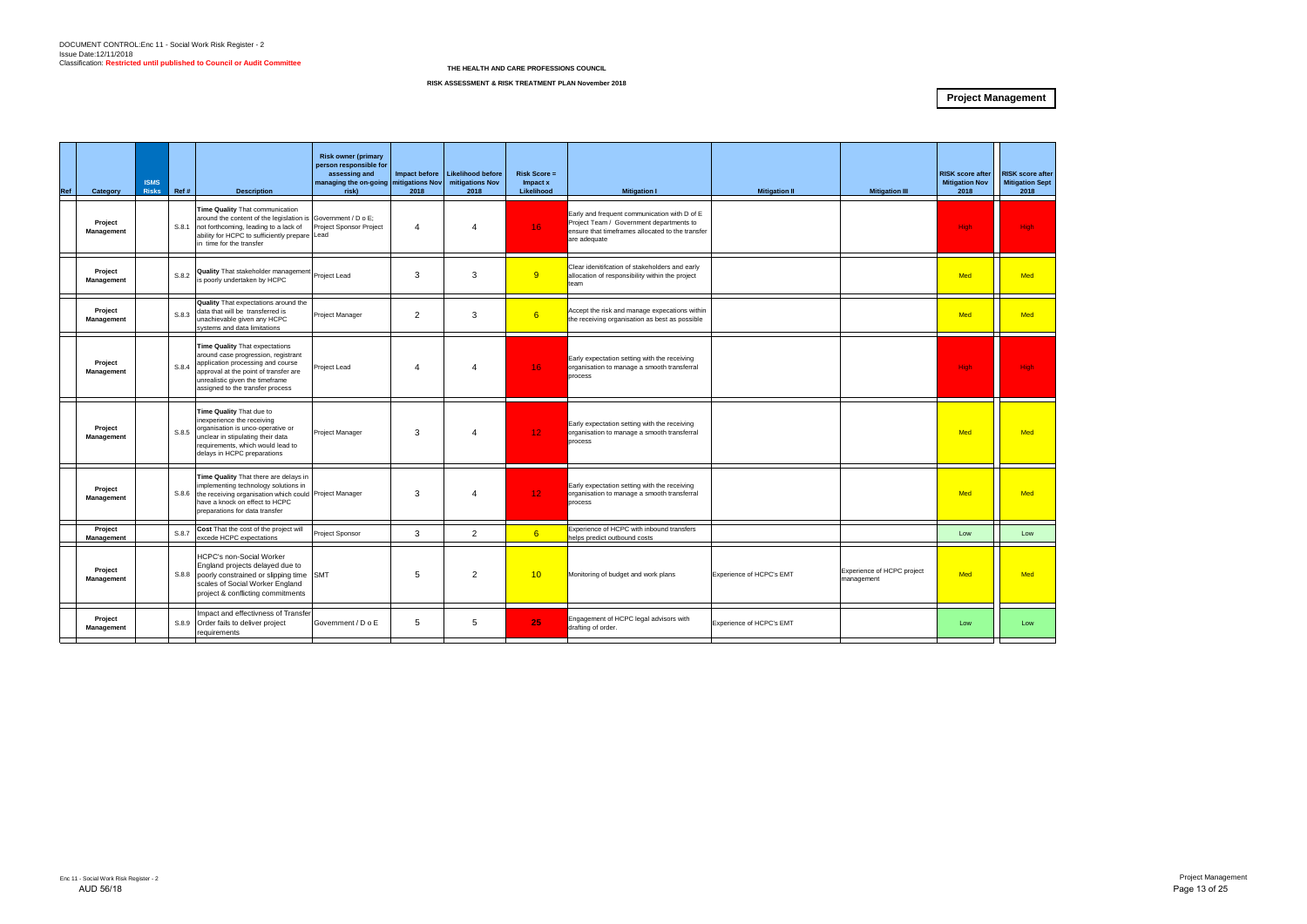| Ref | Category               | <b>ISMS</b><br><b>Risks</b> | Ref# | <b>Description</b>                                                                  | <b>Risk owner (primary</b><br>person responsible for<br>assessing and<br>managing the ongoing   mitigations Nov  <br>risk) | 2018 | Impact before   Likelihood before<br>mitigations Nov<br>2018 | $Risk Score =$<br>$Im$ pact $x$<br>Likelihood | <b>Mitigation I</b>                                                                             | <b>Mitigation II</b>                                                   | <b>Mitigation III</b>                                                               | <b>RISK score after</b><br><b>Mitigation Nov</b><br>2018 | <b>RISK score after</b><br><b>Mitigation Sept</b><br>2018 |
|-----|------------------------|-----------------------------|------|-------------------------------------------------------------------------------------|----------------------------------------------------------------------------------------------------------------------------|------|--------------------------------------------------------------|-----------------------------------------------|-------------------------------------------------------------------------------------------------|------------------------------------------------------------------------|-------------------------------------------------------------------------------------|----------------------------------------------------------|-----------------------------------------------------------|
|     | Quality<br>Management. |                             | S9.1 | Loss of ISO 9001:2015<br>Certification                                              | <b>Head of Business</b><br>Improvement                                                                                     |      | 3                                                            | 12 <sub>1</sub>                               | Regular & internal audits                                                                       | QMS standards applied across HCPC                                      | Management buy - in                                                                 | Low                                                      | Low                                                       |
|     |                        |                             |      | Links to 2.3, 10.3                                                                  |                                                                                                                            |      |                                                              |                                               |                                                                                                 |                                                                        |                                                                                     |                                                          |                                                           |
|     | Quality<br>Management. | A7.1.2                      |      | Employees non-compliance with<br>S9.2 established Standard Operating<br>Proceedures | <b>SMT</b>                                                                                                                 |      | 2                                                            | 10 <sup>1</sup>                               | Culture, follow procedures and report errors                                                    | Standard Operating Procedures and<br>prevention of overwriting systems | Extend ISO systems as required                                                      | Low                                                      | Low                                                       |
|     |                        |                             |      |                                                                                     |                                                                                                                            |      |                                                              |                                               |                                                                                                 |                                                                        |                                                                                     |                                                          |                                                           |
|     | Quality<br>Management. |                             | S9.3 | Increase in service complaints<br>from existing SW registrants<br>creates backlog   | Head of Quality,<br><b>Complaints Manager</b>                                                                              |      |                                                              | 6                                             | Comms plan in place with regular updates for<br>social workers about the impact of the transfer | Previous experience of Social Worker<br>feedback styles                | Secretariat administrator able to<br>cover admin side of complaints<br>if necessary | Low                                                      | Low                                                       |
|     |                        |                             |      |                                                                                     |                                                                                                                            |      |                                                              |                                               |                                                                                                 |                                                                        |                                                                                     |                                                          |                                                           |

#### **RISK ASSESSMENT & RISK TREATMENT PLAN November 2018**

## **Quality Management**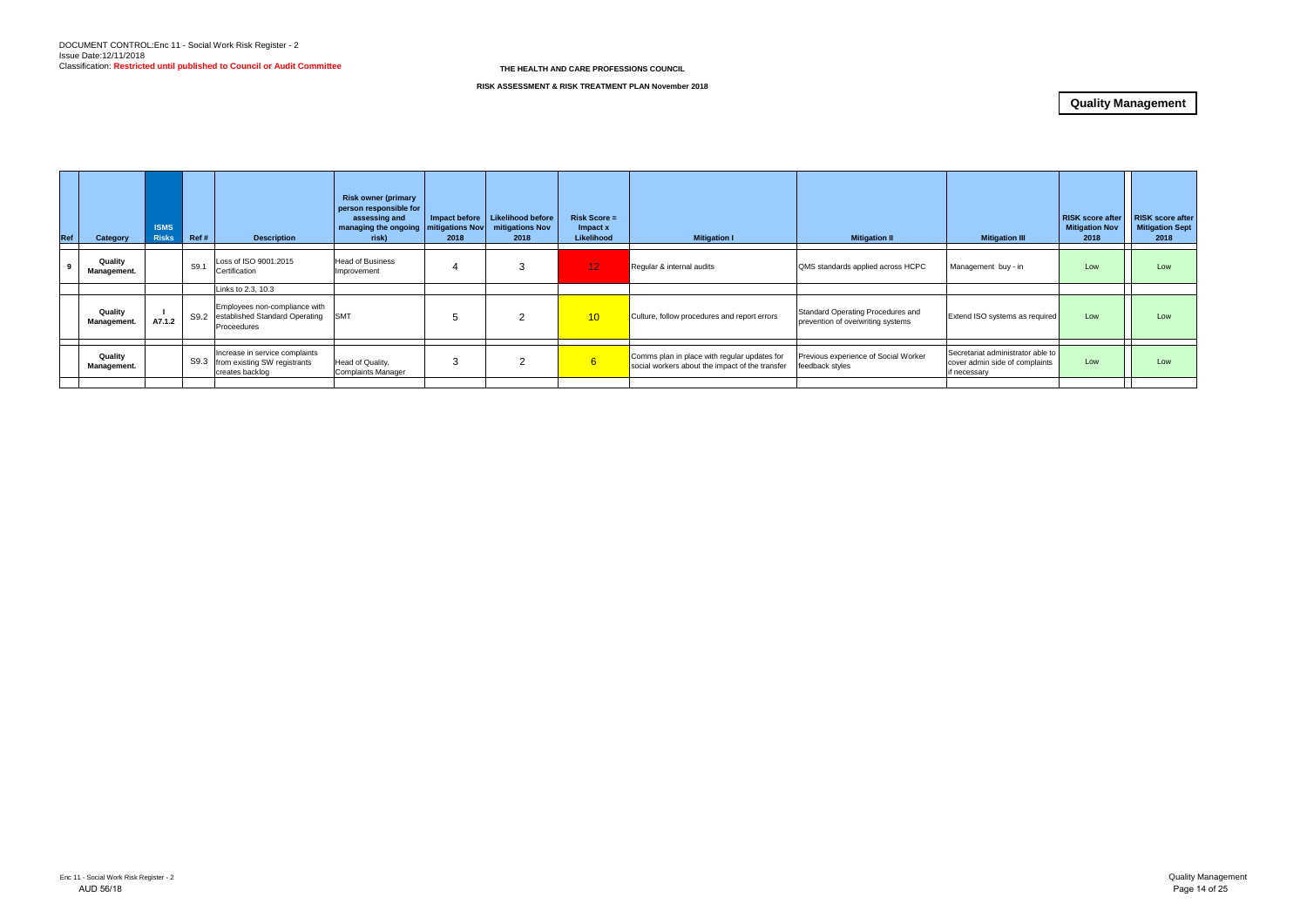| Ref | Category     | <b>ISMS</b><br><b>Risks</b> | Ref #  | <b>Description</b>                                                                                                                                                                   | <b>Risk owner (primary</b><br>person responsible for<br>assessing and<br>managing the ongoing   mitigations Nov  <br>risk) | 2018 | Impact before   Likelihood before<br>mitigations Nov<br>2018 | <b>Risk Score =</b><br>Impact x<br>Likelihood | <b>Mitigation I</b>                                                                    | <b>Mitigation II</b>                                                                                                  | <b>Mitigation III</b>                   | <b>RISK score after</b><br><b>Mitigation Nov</b><br>2018 | <b>RISK score after</b><br><b>Mitigation Sept</b><br>2018 |
|-----|--------------|-----------------------------|--------|--------------------------------------------------------------------------------------------------------------------------------------------------------------------------------------|----------------------------------------------------------------------------------------------------------------------------|------|--------------------------------------------------------------|-----------------------------------------------|----------------------------------------------------------------------------------------|-----------------------------------------------------------------------------------------------------------------------|-----------------------------------------|----------------------------------------------------------|-----------------------------------------------------------|
|     | Registration |                             | S.10.1 | Poor control of timescale results in<br>applications for Registration being Head of Registration &<br>sent to HCPC when no longer<br>responsible for profession                      | <b>Head of Communications</b>                                                                                              | 2    | 3                                                            | 6                                             | Extensive Comms campaign to university third<br>year students at HCPC approved courses | Filter applications for registration at Post<br>Room, log names & postcodes, and<br>securely forward to new Regulator |                                         | Low                                                      | Low                                                       |
|     |              |                             |        |                                                                                                                                                                                      |                                                                                                                            |      |                                                              |                                               |                                                                                        |                                                                                                                       |                                         |                                                          |                                                           |
|     | Registration |                             |        | Continuation of SW regulation<br>S.10.2 beyond published dates caused<br>resource shortfall in Reg Dept                                                                              | Head of Registration &<br><b>Executive Director of</b><br>Regulation                                                       | 3    | $\overline{2}$                                               | 6                                             | Upscale resources with contractors in short term                                       |                                                                                                                       |                                         | Low                                                      | Low                                                       |
|     |              |                             |        |                                                                                                                                                                                      |                                                                                                                            |      |                                                              |                                               |                                                                                        |                                                                                                                       |                                         |                                                          |                                                           |
|     | Registration |                             |        | Limited remit of New Reg<br>functions results in Gvmt request   Head of Registration &<br>S.10.3 for HCPC to maintain register for<br>unknown period of time, splitting<br>functions | <b>Executive Director of</b><br>Regulation                                                                                 | 2    | $\overline{2}$                                               | $\overline{4}$                                | Design specific shared regulation processes<br>between NewReg & HCPC                   | Upscale resources with contractors in short<br>to medium term. Changes to NetRegulate<br>implimented in short term.   | <b>Employee Assistance</b><br>programme | Low                                                      | Low                                                       |
|     |              |                             |        |                                                                                                                                                                                      |                                                                                                                            |      |                                                              |                                               |                                                                                        |                                                                                                                       |                                         |                                                          |                                                           |
|     |              |                             |        |                                                                                                                                                                                      |                                                                                                                            |      |                                                              |                                               |                                                                                        |                                                                                                                       |                                         |                                                          |                                                           |
|     |              |                             |        |                                                                                                                                                                                      |                                                                                                                            |      |                                                              |                                               |                                                                                        |                                                                                                                       |                                         |                                                          |                                                           |

#### **RISK ASSESSMENT & RISK TREATMENT PLAN November 2018**

## **Registrations**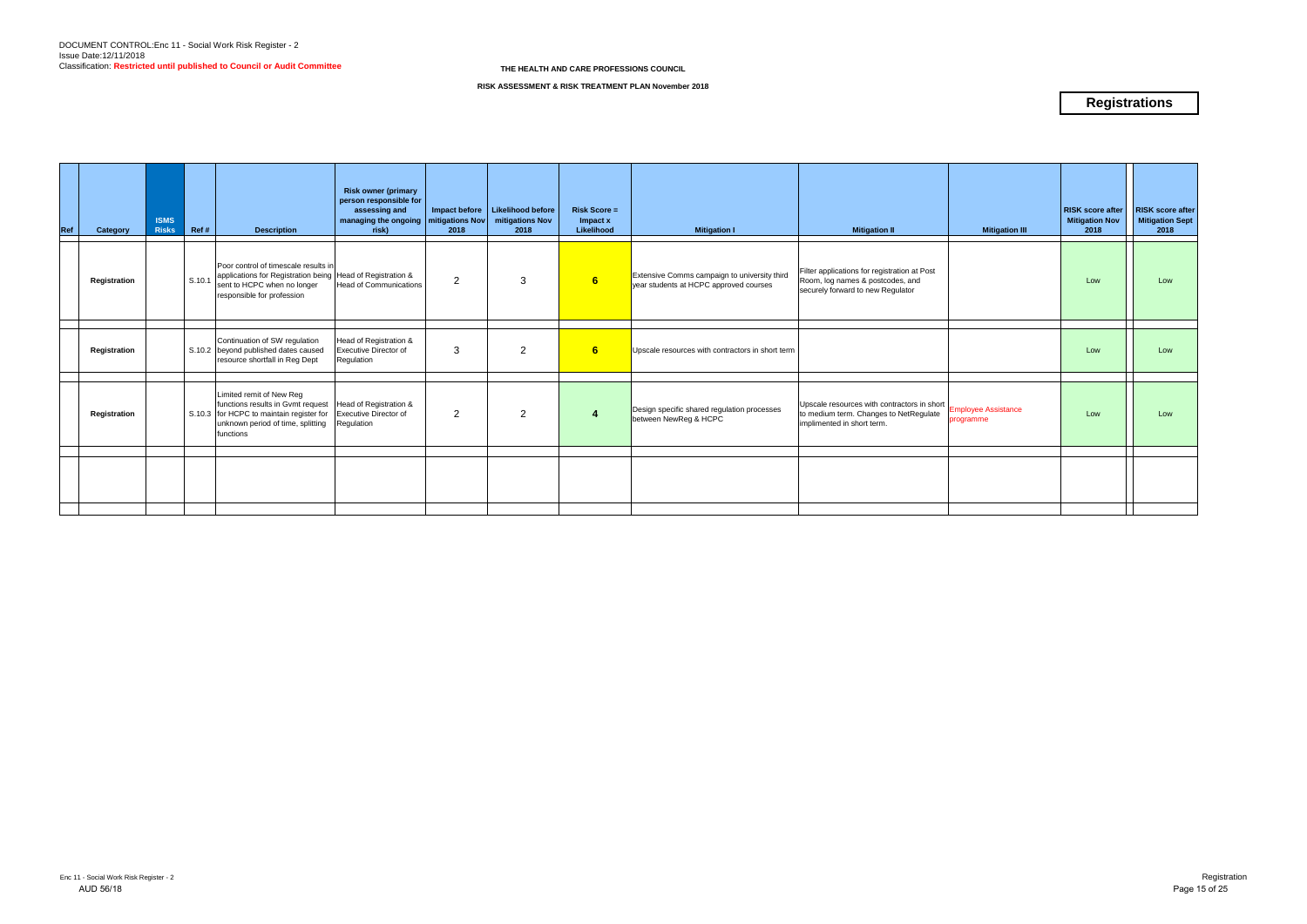| Retention strategy including hiring new<br>Adverse impact on wellbeing and Director of Human<br>employees on fixed term contracts, focus<br>performance of employees<br>Resources & Org Dev,<br>Regular updates and communications with<br><b>Employee Assistance</b><br>9<br>3<br>3<br>S.11.1<br>on engagement, wellbeing and<br><b>HR</b><br>Low<br>Low<br>concerned about long term future specific departmental<br>programme<br>employees<br>development, change management<br>of their role<br>managers<br>training and briefings for managers<br>HCPC and new regulator<br>Communication and relationship building<br>New employees recruited on<br>disagree on application of<br>Director of Human<br>2<br>2<br>$\overline{4}$<br><b>HR</b><br>S.11.2<br>HR / Employment legal advice<br>with new regulator and Department of<br>fixed term contracts to manage<br>Low<br>Low<br>COSOP causing uncertainty for<br>Resources & Org Dev<br>Health<br>expectations<br>employees<br>Director of Human<br>Fixed term employees offered<br>High turnover of employees due<br>Resources & Org Dev,<br>Agency temps and employees on fixed term contracts Department of health funding to increase<br>permanent contracts if a<br>12 <sub>1</sub><br>3<br><b>HR</b><br>S.11.3<br>to uncertainty leads to resourcing<br>4<br>Low<br>Low<br>specific departmental<br>engaged to provide additional capacity.<br>permanent opportunity<br>temporary support<br>challenges<br>becomes available<br>managers<br>Director of Human<br>Unavailability or resignation of<br>Fixed term employees offered<br>Resources, Specific<br>Provision of agency temps and employees on fixed<br>Department of health funding to increase<br>permanent contracts if a<br>subject matter experts causing<br>9<br>3<br>3<br><b>NEW</b><br>S.11.4<br><b>HR</b><br>Low<br>Low<br>impact to productivilty of work/<br>Departmental managers,<br>term contracts to provide additional capacity.<br>permanent opportunity<br>temporary support<br><b>Heads of Unit</b><br>becomes available<br>project timelines or milestones<br>Impact on HCPC staff numbers<br>May cause productivity and moral issues with<br>department<br>Director of Human<br>Possible impact on HCPC staff<br>Ongoing conversations with SWE to clarify on<br>Resources & Org Dev,<br>3<br>9<br>3<br><b>NEW</b><br>being made redundant without<br>possibility of staff willing to transfer to SWE after GO-<br><b>HR</b><br>S.11.5<br>Low<br>Low<br>specific departmental<br>clarity on transfer to SWE<br>live date.<br>managers<br>Update 07/09/18: SWE has recruite a Head of People<br>and Change to manage its HR, training and<br>development. New contact will engage with Teresa<br>Haskins to discuss recruitment and COSOP. | Ref | Category | <b>ISMS</b><br><b>Risks</b> | Ref # | <b>Description</b> | <b>Risk owner (primary</b><br>person responsible for<br>assessing and<br>managing the ongoing mitigations Nov<br>risk) | 2018 | Impact before   Likelihood before<br>mitigations Nov<br>2018 | $Risk Score =$<br>Impact x<br>Likelihood | <b>Mitigation I</b> | <b>Mitigation II</b> | <b>Mitigation III</b> | <b>RISK score after</b><br><b>Mitigation Nov</b><br>2018 | <b>RISK score after</b><br><b>Mitigation Sept</b><br>2018 |
|--------------------------------------------------------------------------------------------------------------------------------------------------------------------------------------------------------------------------------------------------------------------------------------------------------------------------------------------------------------------------------------------------------------------------------------------------------------------------------------------------------------------------------------------------------------------------------------------------------------------------------------------------------------------------------------------------------------------------------------------------------------------------------------------------------------------------------------------------------------------------------------------------------------------------------------------------------------------------------------------------------------------------------------------------------------------------------------------------------------------------------------------------------------------------------------------------------------------------------------------------------------------------------------------------------------------------------------------------------------------------------------------------------------------------------------------------------------------------------------------------------------------------------------------------------------------------------------------------------------------------------------------------------------------------------------------------------------------------------------------------------------------------------------------------------------------------------------------------------------------------------------------------------------------------------------------------------------------------------------------------------------------------------------------------------------------------------------------------------------------------------------------------------------------------------------------------------------------------------------------------------------------------------------------------------------------------------------------------------------------------------------------------------------------------------------------------------------------------------------------------------------------------------------------------------------------------------------------------------------------------------------------------------------------------------------------------------------------------------------------------------------------------------------|-----|----------|-----------------------------|-------|--------------------|------------------------------------------------------------------------------------------------------------------------|------|--------------------------------------------------------------|------------------------------------------|---------------------|----------------------|-----------------------|----------------------------------------------------------|-----------------------------------------------------------|
|                                                                                                                                                                                                                                                                                                                                                                                                                                                                                                                                                                                                                                                                                                                                                                                                                                                                                                                                                                                                                                                                                                                                                                                                                                                                                                                                                                                                                                                                                                                                                                                                                                                                                                                                                                                                                                                                                                                                                                                                                                                                                                                                                                                                                                                                                                                                                                                                                                                                                                                                                                                                                                                                                                                                                                                      |     |          |                             |       |                    |                                                                                                                        |      |                                                              |                                          |                     |                      |                       |                                                          |                                                           |
|                                                                                                                                                                                                                                                                                                                                                                                                                                                                                                                                                                                                                                                                                                                                                                                                                                                                                                                                                                                                                                                                                                                                                                                                                                                                                                                                                                                                                                                                                                                                                                                                                                                                                                                                                                                                                                                                                                                                                                                                                                                                                                                                                                                                                                                                                                                                                                                                                                                                                                                                                                                                                                                                                                                                                                                      |     |          |                             |       |                    |                                                                                                                        |      |                                                              |                                          |                     |                      |                       |                                                          |                                                           |
|                                                                                                                                                                                                                                                                                                                                                                                                                                                                                                                                                                                                                                                                                                                                                                                                                                                                                                                                                                                                                                                                                                                                                                                                                                                                                                                                                                                                                                                                                                                                                                                                                                                                                                                                                                                                                                                                                                                                                                                                                                                                                                                                                                                                                                                                                                                                                                                                                                                                                                                                                                                                                                                                                                                                                                                      |     |          |                             |       |                    |                                                                                                                        |      |                                                              |                                          |                     |                      |                       |                                                          |                                                           |
|                                                                                                                                                                                                                                                                                                                                                                                                                                                                                                                                                                                                                                                                                                                                                                                                                                                                                                                                                                                                                                                                                                                                                                                                                                                                                                                                                                                                                                                                                                                                                                                                                                                                                                                                                                                                                                                                                                                                                                                                                                                                                                                                                                                                                                                                                                                                                                                                                                                                                                                                                                                                                                                                                                                                                                                      |     |          |                             |       |                    |                                                                                                                        |      |                                                              |                                          |                     |                      |                       |                                                          |                                                           |
|                                                                                                                                                                                                                                                                                                                                                                                                                                                                                                                                                                                                                                                                                                                                                                                                                                                                                                                                                                                                                                                                                                                                                                                                                                                                                                                                                                                                                                                                                                                                                                                                                                                                                                                                                                                                                                                                                                                                                                                                                                                                                                                                                                                                                                                                                                                                                                                                                                                                                                                                                                                                                                                                                                                                                                                      |     |          |                             |       |                    |                                                                                                                        |      |                                                              |                                          |                     |                      |                       |                                                          |                                                           |
|                                                                                                                                                                                                                                                                                                                                                                                                                                                                                                                                                                                                                                                                                                                                                                                                                                                                                                                                                                                                                                                                                                                                                                                                                                                                                                                                                                                                                                                                                                                                                                                                                                                                                                                                                                                                                                                                                                                                                                                                                                                                                                                                                                                                                                                                                                                                                                                                                                                                                                                                                                                                                                                                                                                                                                                      |     |          |                             |       |                    |                                                                                                                        |      |                                                              |                                          |                     |                      |                       |                                                          |                                                           |

## **HR**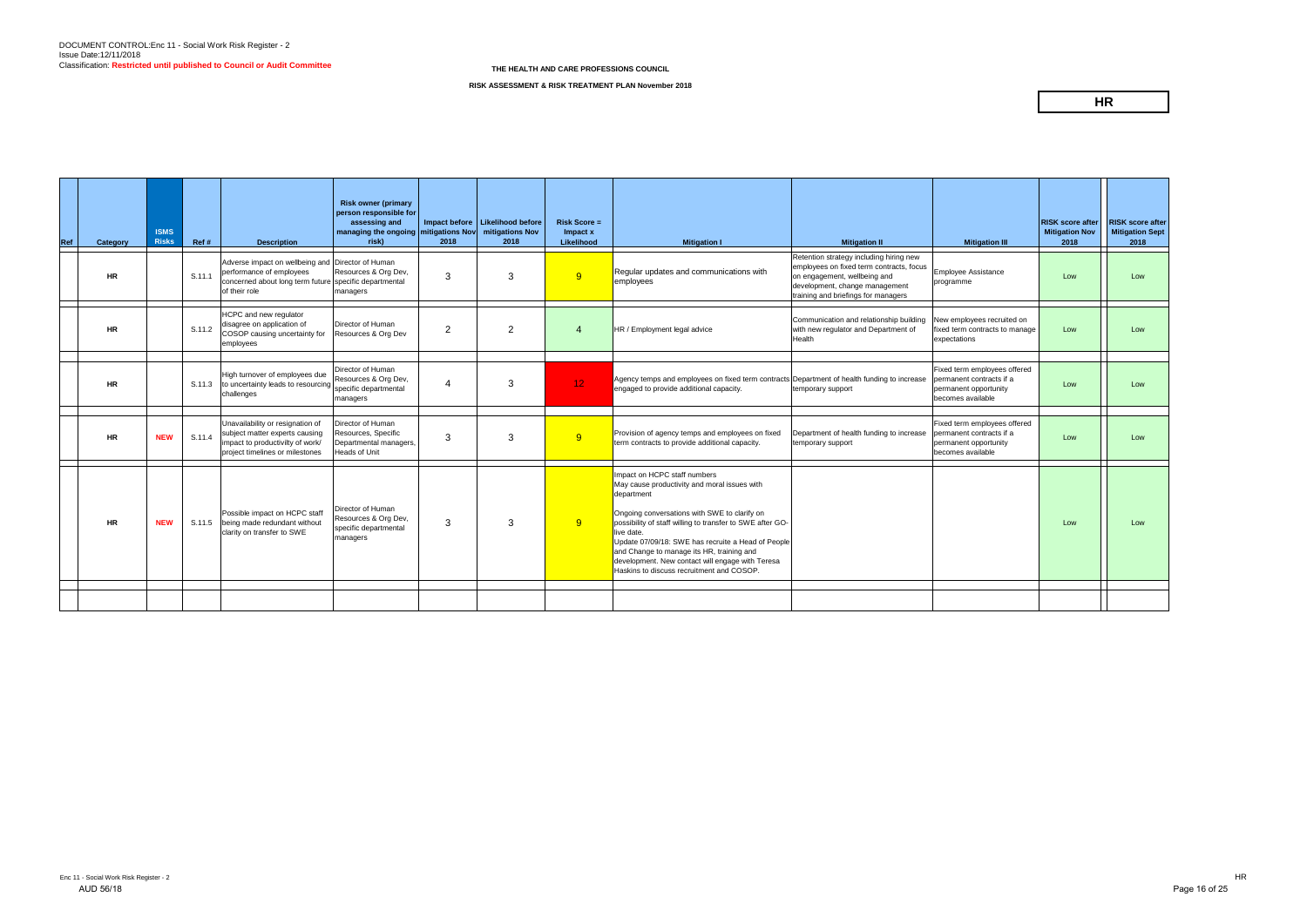| Ref | Category | <b>ISMS</b><br><b>Risks</b> | Ref #  | <b>Description</b>                                                                                      | <b>Risk owner (primary</b><br>person responsible for<br>assessing and<br>managing the ongoing   mitigations Nov<br>risk) | 2018 | Impact before   Likelihood before<br>mitigations Nov<br>2018 | <b>Risk Score =</b><br>Impact x<br>Likelihood | <b>Mitigation I</b>                                                             | <b>Mitigation II</b> | <b>Mitigation III</b> | <b>RISK score after</b><br><b>Mitigation Nov</b><br>2018 | <b>RISK score after</b><br><b>Mitigation Sept</b><br>2018 |
|-----|----------|-----------------------------|--------|---------------------------------------------------------------------------------------------------------|--------------------------------------------------------------------------------------------------------------------------|------|--------------------------------------------------------------|-----------------------------------------------|---------------------------------------------------------------------------------|----------------------|-----------------------|----------------------------------------------------------|-----------------------------------------------------------|
|     | Legal    |                             |        | Poorly drafted legislation around<br>S.12.1 transfer leaves HCPC with<br>unsupported requirements       | Exec Director of Policy &<br><b>External Relations, SMT</b>                                                              |      |                                                              |                                               | Proactive involvement with DoE / DH legislators Experienced HCPC legal advisors |                      |                       | Low                                                      | Low                                                       |
|     | Legal    |                             | S.12.2 | Helpful legislation changes not<br>wrapped up in legislation<br>supporting transfer to new<br>Regulator | Exec Director of Policy &<br><b>External Relations, SMT</b>                                                              |      | っ                                                            | 6                                             | Proactive involvement with DoE / DH legislators Experienced HCPC legal advisors |                      |                       | Low                                                      | Low                                                       |

**RISK ASSESSMENT & RISK TREATMENT PLAN November 2018**

## **Legal**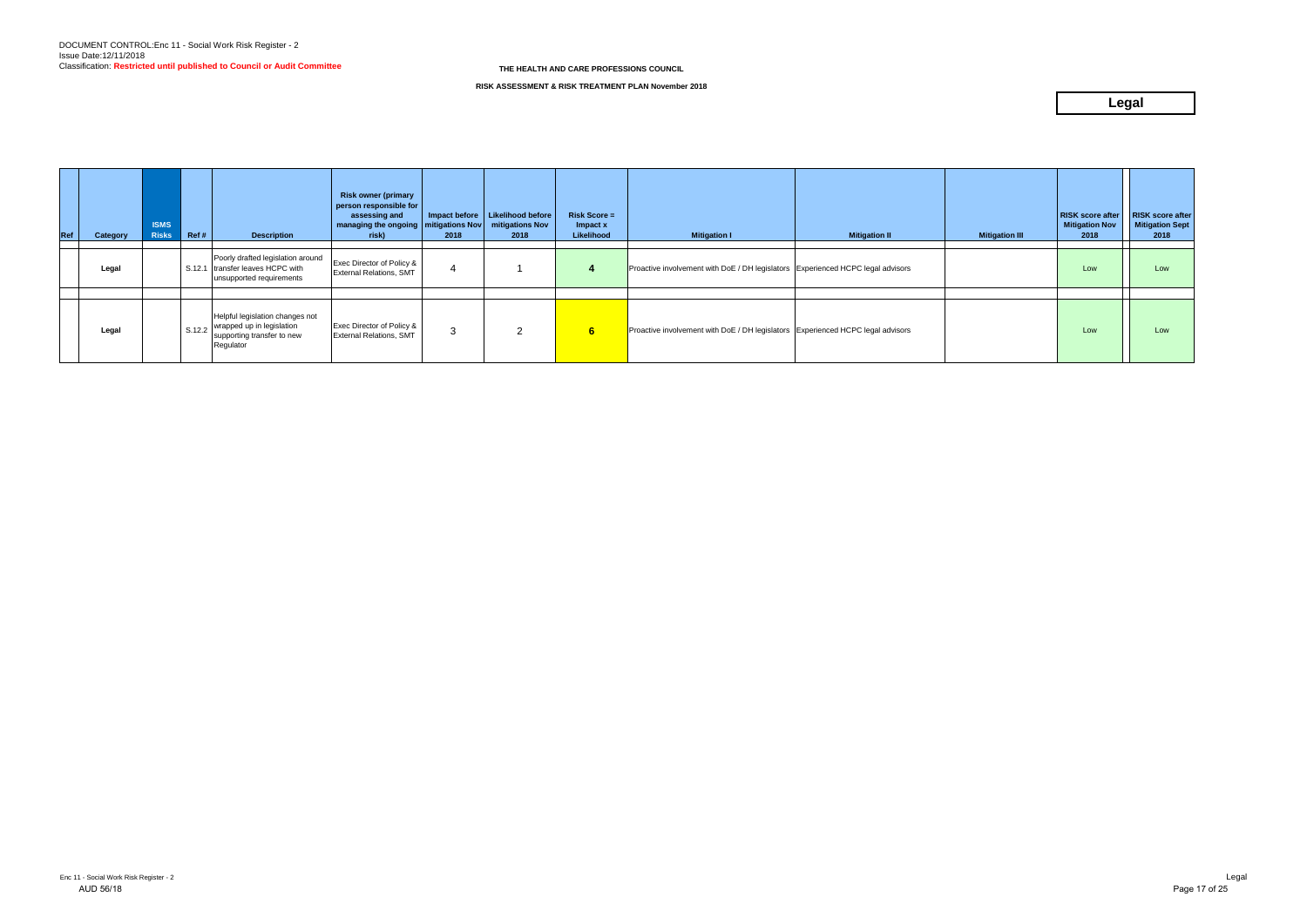| Ref | Category   | <b>ISMS</b><br><b>Risks</b> | Ref # | <b>Description</b>                                                                                                    | <b>Risk owner (primary</b><br>person responsible for<br>assessing and<br>  managing the ongoing   mitigations Nov  <br>risk) | 2018 | Impact before   Likelihood before<br>mitigations Nov<br>2018 | <b>Risk Score =</b><br>Impact x<br>Likelihood | <b>Mitigation I</b>                                                                                                       | <b>Mitigation II</b>                                      | <b>Mitigation III</b>                                     | <b>RISK score after</b><br><b>Mitigation Nov</b><br>2018 | <b>RISK score after</b><br><b>Mitigation Sept</b><br>2018 |
|-----|------------|-----------------------------|-------|-----------------------------------------------------------------------------------------------------------------------|------------------------------------------------------------------------------------------------------------------------------|------|--------------------------------------------------------------|-----------------------------------------------|---------------------------------------------------------------------------------------------------------------------------|-----------------------------------------------------------|-----------------------------------------------------------|----------------------------------------------------------|-----------------------------------------------------------|
|     | <b>FTP</b> |                             |       | Retain legacy FTP cases without Head of Fitness to<br>S.13.1 clear case transfer and funding<br>arrangements in place | Practice, Director of<br>Finance                                                                                             | 3    | $\overline{2}$                                               | 6                                             | Cost allocation and overhead charging method Request additional funding for specific<br>agreed with DfE prior to transfer | cases                                                     | Reforecasting budget processes<br>and resource allocation | <b>Med</b>                                               | <b>Med</b>                                                |
|     | <b>FTP</b> |                             |       | Maintain FTP function for<br>S.13.2 unknown period of time, rather<br>than project delay                              | Head of Fitness to<br>Practice, Director of<br>Finance                                                                       |      | 2                                                            | 8 <sup>°</sup>                                | Cost allocation and overhead charging method<br>agreed with DfE prior to transfer                                         | Reforecasting budget processes and<br>resource allocation | Request additional funding for<br>specific cases          | Low                                                      | Low                                                       |
|     |            |                             |       |                                                                                                                       |                                                                                                                              |      |                                                              |                                               |                                                                                                                           |                                                           |                                                           |                                                          |                                                           |

#### **RISK ASSESSMENT & RISK TREATMENT PLAN November 2018**

## **Fitness to Practise**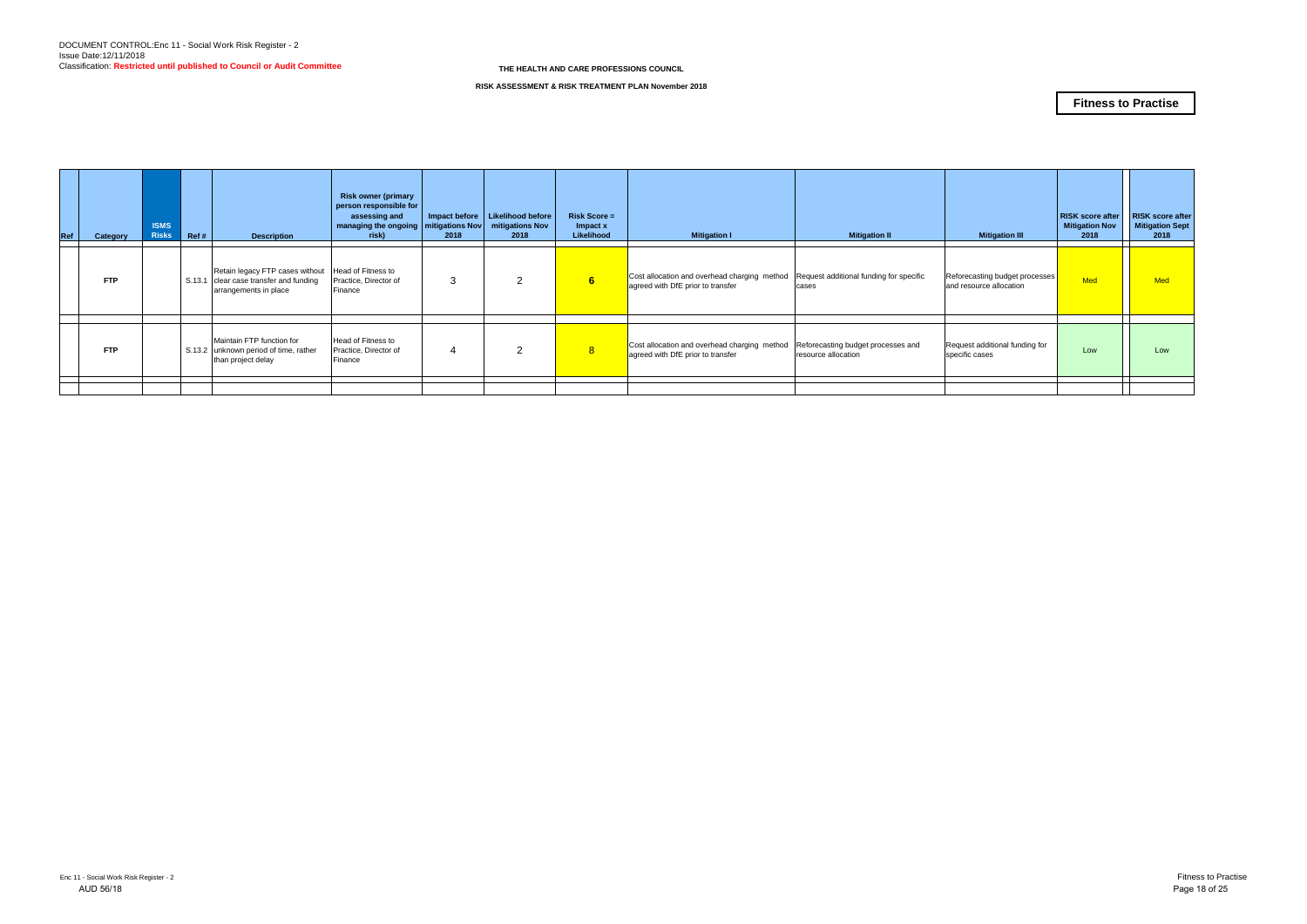| Ref | Category                     | <b>ISMS</b><br>Risks | Ref# | <b>Description</b> | <b>Risk owner (primary</b><br>person responsible for<br>assessing and<br>managing the ongoing mitigations Nov<br>risk) | 2018 | Impact before   Likelihood before  <br>mitigations Nov<br>2018 | <b>Risk Score =</b><br>Impact x<br>Likelihood | <b>Mitigation I</b> | <b>Mitigation II</b> | <b>Mitigation III</b> | <b>RISK score after</b><br><b>Mitigation Nov</b><br>2018 | <b>RISK score after</b><br><b>Mitigation Sept</b><br>2018 |
|-----|------------------------------|----------------------|------|--------------------|------------------------------------------------------------------------------------------------------------------------|------|----------------------------------------------------------------|-----------------------------------------------|---------------------|----------------------|-----------------------|----------------------------------------------------------|-----------------------------------------------------------|
|     | Policy &<br><b>Standards</b> |                      |      | N/A                |                                                                                                                        |      |                                                                |                                               |                     |                      |                       |                                                          |                                                           |
|     |                              |                      |      |                    |                                                                                                                        |      |                                                                |                                               |                     |                      |                       |                                                          |                                                           |
|     |                              |                      |      |                    |                                                                                                                        |      |                                                                |                                               |                     |                      |                       |                                                          |                                                           |

**RISK ASSESSMENT & RISK TREATMENT PLAN November 2018**

## **Policy & Standards**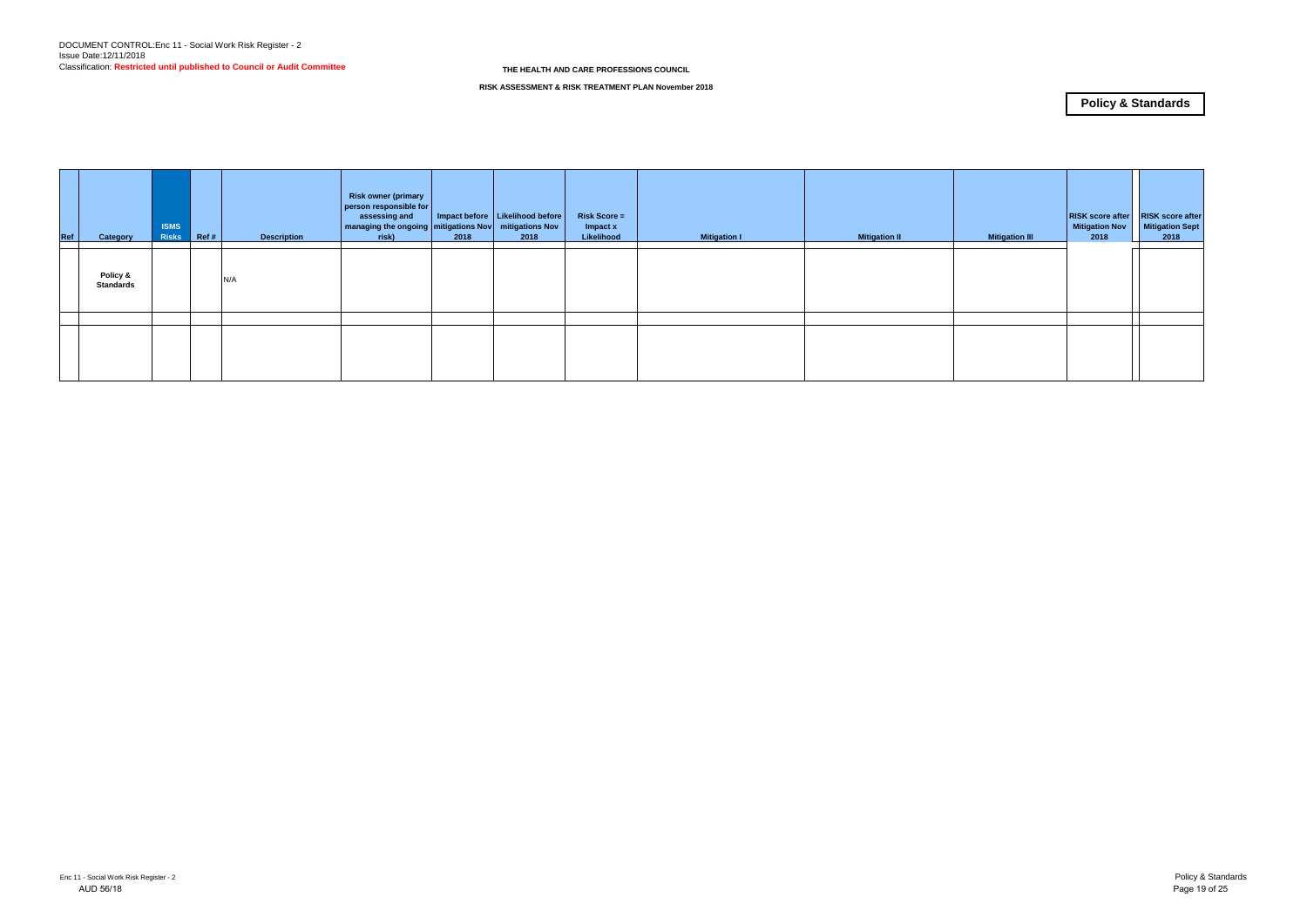## DOCUMENT CONTROL:Enc 11 - Social Work Risk Register - 2 Issue Date:12/11/2018 Classification: **Restricted until published to Council or Audit Committee**

| Ref | Category         | <b>ISMS</b><br><b>Risks</b> | Ref#              | <b>Description</b>                                                                                                                                                                                                                                                                     | <b>Risk owner (primary</b><br>person responsible for<br>assessing and<br>managing the ongoing mitigations Nov<br>risk) | 2018           | Impact before Likelihood before<br>mitigations Nov<br>2018 | <b>Risk Score =</b><br>Impact x<br>Likelihood | <b>Mitigation I</b>                                                                                          | <b>Mitigation II</b>                                                                                                          | <b>Mitigation III</b>                                                                                                                                                  | <b>RISK score after</b><br><b>Mitigation Nov</b><br>2018 | <b>RISK score after</b><br><b>Mitigation Sept</b><br>2018 |
|-----|------------------|-----------------------------|-------------------|----------------------------------------------------------------------------------------------------------------------------------------------------------------------------------------------------------------------------------------------------------------------------------------|------------------------------------------------------------------------------------------------------------------------|----------------|------------------------------------------------------------|-----------------------------------------------|--------------------------------------------------------------------------------------------------------------|-------------------------------------------------------------------------------------------------------------------------------|------------------------------------------------------------------------------------------------------------------------------------------------------------------------|----------------------------------------------------------|-----------------------------------------------------------|
|     | <b>Financial</b> |                             | S <sub>15.1</sub> | Lost contribution caused by<br>transfer of SW in England from<br>HCPC to SW (England)                                                                                                                                                                                                  | Finance Director, SMT                                                                                                  | 5              | 5                                                          | 25                                            | Medium term financial plan updated and<br>reviewed as more detail of government's plans<br>becomes available | Annual budget setting process and 6 and<br>9 month reforecast processes enable<br>short term reductions in controllable costs | Break clauses in leases and<br>other measures to minimise<br>ixed costs; potential to propose<br>fee increase if necessary to<br>cover balance of lost<br>contribution | High:                                                    | <b>High</b>                                               |
|     | Financial        |                             | S15.2             | Transfer of SW to SWE<br>substantially reduces HCPC cash<br>balance, since up to £5m of cash<br>balance has been SW fees<br>received in advance. Combined<br>with deficits incurred after transfer<br>due to lost contribution, liquidity<br>may become an issue                       | Finance Director, SMT                                                                                                  | 5              | $\overline{4}$                                             | 20                                            | Medium term financial plan updated and<br>reviewed as more detail of government's<br>plans becomes available | Arrange borrowing facility with bank if<br>required                                                                           |                                                                                                                                                                        | Med                                                      | Med                                                       |
|     | Financial        |                             |                   | Social workers may cancel direct<br>debit instructions for their HCPC<br>fees in 2018-19 due to their<br>previous experience of a double<br>S15.3 registration fee hit when<br>transferring from the GSCC to<br>HCPC in 2012, causing a<br>shortfall in income and additional<br>work. | Finance Director, Head<br>of Registration                                                                              | $\overline{4}$ | 3                                                          | 12 <sub>1</sub>                               | Communications plan to support ongoing<br>payment prior to transfer to new regulator                         | Ongoing regular contact with DH and<br><b>DfE</b>                                                                             |                                                                                                                                                                        | Medium                                                   | Medium                                                    |
|     | Financial        |                             | S15.4             | Cost of work leading up to the<br>transfer and/or cost of any<br>unctions undertaken on behalf of HCPC Accounting<br>SWE after the transfer not fully<br>covered by DH / DfE grant,<br>including related overheads                                                                     | Officer                                                                                                                | $\overline{4}$ | 3                                                          | 12 <sub>1</sub>                               | Early discussions woth DoH & D oE w.r.t. cost<br>of transfer                                                 | Undertake fully funded activities only                                                                                        |                                                                                                                                                                        | Medium                                                   | Medium                                                    |
|     | Financial        |                             | S <sub>15.5</sub> | If the transfer date slips past 1<br>December 2018, special fee<br>arrangements may need to be<br>made for social workers,<br>requiring extra admin/systems<br>effort and costs                                                                                                        | <b>Finance Director</b>                                                                                                | 3              | 3                                                          | 9                                             | Ongoing regular contact with DH and DfE                                                                      |                                                                                                                               |                                                                                                                                                                        | Low                                                      | Low                                                       |
|     | Financial        |                             | S15.6             | DH fails to reimburse HCPC<br>incurred costs                                                                                                                                                                                                                                           | <b>HCPC Accounting</b><br>Officer & Finance<br>Director                                                                | $\mathbf 1$    | -1                                                         | $\overline{1}$                                | Monthly DH billing for incurred costs                                                                        | Project planning, defines when costs to be<br>incurred                                                                        |                                                                                                                                                                        | Low                                                      | Low                                                       |
|     | <b>Financial</b> |                             | S15.7             | SW fail to renew in 2018 (in<br>attempt to avoid potential double<br>fee charge as in GSCC to HCPC<br>transfer) causing financial<br>shortfall                                                                                                                                         | <b>HCPC Accounting</b><br>Officer & Finance<br>Director                                                                | $\overline{2}$ | $\overline{2}$                                             | $\overline{4}$                                | Proactive communications on statutory<br>requirement for regulation until new Regulator<br>is in place       | Electronically based additional or<br>extended renewal campaign                                                               |                                                                                                                                                                        | Low                                                      | Medium                                                    |
|     | Financial        |                             | S15.8             | HCPC must establish and agee a<br>vay to recover costs from SWE<br>regarding PSA levies that would<br>apply to the Social Worker<br>regulation after the transfer date,<br>otherwise there will be an<br>operational budget impact to the<br>HCPC (issue name / description).          | <b>Finance Director</b>                                                                                                | 3              | 3                                                          | 9                                             | Agree a reduced levy, or refund from the PSA<br>based on the transition date (unlikely)                      | Retain money to cover PSA costs when<br>we transfer the balance of Social Worker<br>fees - will need agreement from SWE       |                                                                                                                                                                        | Low                                                      | Low                                                       |
|     | Financial        |                             |                   | SWE/ DfE failure to make timely<br>S15.9 payments towards scheduled<br>grant claims for SW project                                                                                                                                                                                     | <b>Finance Director</b><br>Loretta Okoh                                                                                | 3              | 3                                                          | 9                                             | Escalate issues to internal HCPC project board<br>and DfE authorisation group.                               | ook at penalties in contract for default/<br>late payments to cover cost through<br>interest percentage on fees claimed       |                                                                                                                                                                        | Low                                                      | Low                                                       |

#### **THE HEALTH AND CARE PROFESSIONS COUNCIL**

**RISK ASSESSMENT & RISK TREATMENT PLAN November 2018**

**Finance**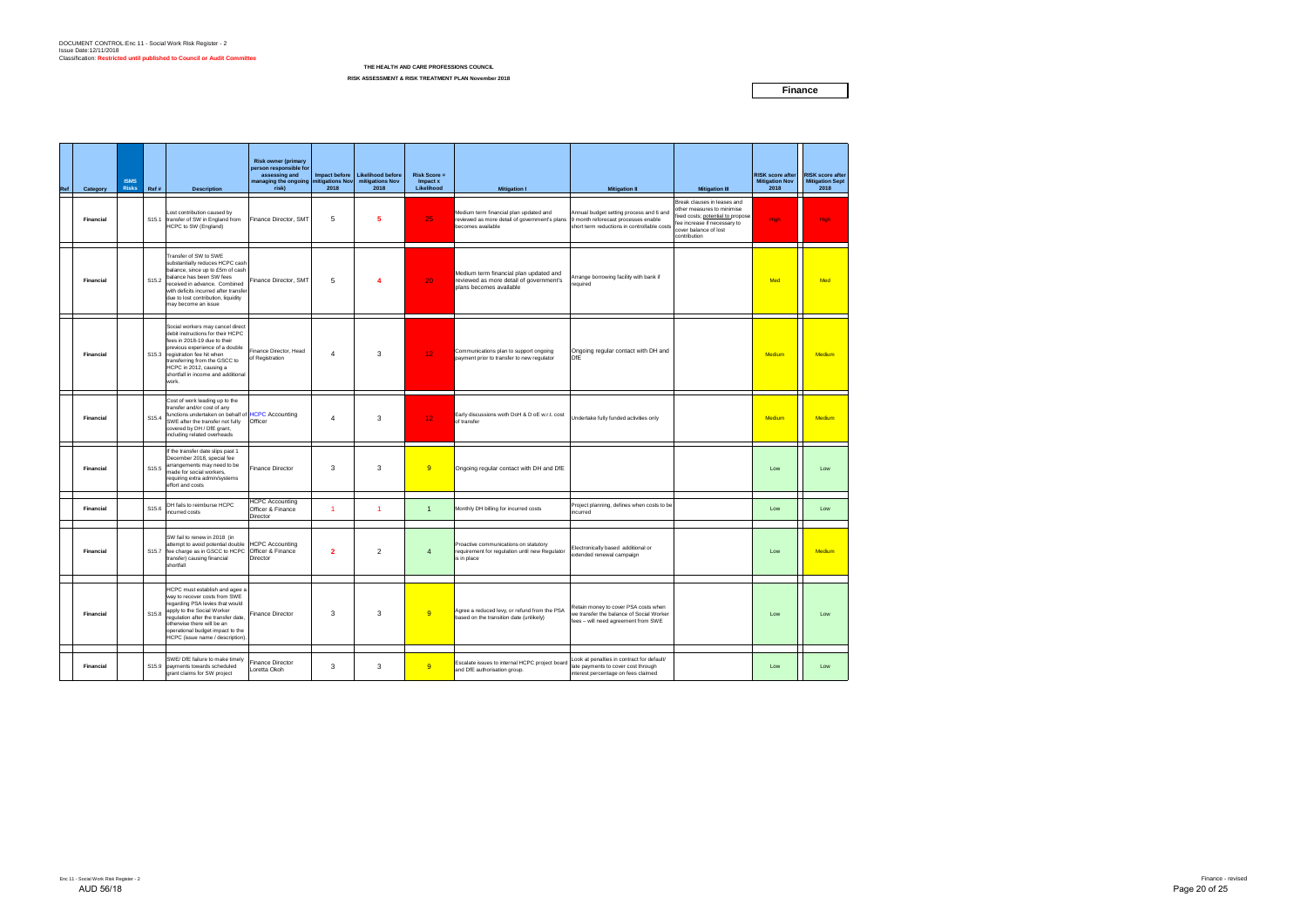| Ref | Category                              | <b>ISMS</b><br><b>Risks</b> | Ref #  | <b>Description</b>                                                                                                                                                | <b>Risk owner (primary</b><br>person responsible for<br>assessing and<br>managing the ongoing   mitigations Nov<br>risk) | Impact before<br>2018 | Likelihood before<br>mitigations Nov<br>2018 | $Risk Score =$<br>Impact x<br>Likelihood | <b>Mitigation I</b>                                                                                                                             | <b>Mitigation II</b>                                                                                                                    | <b>Mitigation III</b>     | <b>RISK score after</b><br><b>Mitigation Nov</b><br>2018 | <b>RISK score after</b><br><b>Mitigation Sept</b><br>2018 |
|-----|---------------------------------------|-----------------------------|--------|-------------------------------------------------------------------------------------------------------------------------------------------------------------------|--------------------------------------------------------------------------------------------------------------------------|-----------------------|----------------------------------------------|------------------------------------------|-------------------------------------------------------------------------------------------------------------------------------------------------|-----------------------------------------------------------------------------------------------------------------------------------------|---------------------------|----------------------------------------------------------|-----------------------------------------------------------|
|     | Information<br><b>Security</b>        |                             |        | Loss of electronic SW registrant<br>S.17.1 information by new regulator during Regulator<br>transfer process                                                      | Government / New                                                                                                         | -5                    | $\overline{1}$                               | 5                                        | HCPC-IT deliver data extract in highly secure<br>manner, encrypted, password protected                                                          | Robust internal processes to ensure an<br>non-negative impact to HCPC and SWE                                                           |                           | Low                                                      | Low                                                       |
|     | Information<br><b>Security</b>        |                             |        | Loss of paper SW applicant /<br>S.17.2 registrant information by new<br>regulator during transfer process                                                         | Government / New<br>Regulator                                                                                            | 5                     |                                              | $\overline{5}$                           | Use of couriers, with signatures, to pre-named<br>parties only.                                                                                 | ISO27001 compatible processes used                                                                                                      | Robust internal processes | Low                                                      | Low                                                       |
|     | Information<br>Security               |                             |        | Apparent loss of SW material in<br>S.17.3 transit, arriving at HCPC after<br>transfer of bulk records to new<br>regulator                                         | Exec Director of IT &<br>Resources.Head of FTP.<br>Hd of BPI / Head of<br>Registration                                   | 5                     | 2                                            | 10 <sup>1</sup>                          | Communications plan prior to move to<br>NewReg,                                                                                                 | Interception at HCPC post room to<br>specific named individual at HCPC                                                                  | Robust internal processes | Low                                                      | Low                                                       |
|     | <b>Information</b><br><b>Security</b> |                             |        | Delay in moving SW data to archive<br>status or other exporting impacts<br>S.17.4 delivery of other functionality to<br>NetRegulate, damages integrity of<br>data | Exec Director of IT &<br>Resources, Hd of BPI,<br>Head of Registration.<br>Project Portfolio Mgr                         | $\mathbf{3}$          | 3                                            | 9                                        | Proactive modification of internal deadlines<br>based on evolving requirements.                                                                 | Project prioritisation process                                                                                                          |                           | Low                                                      | Low                                                       |
|     | <b>Information</b><br><b>Security</b> |                             |        | Removal of historic Social Worker<br>information and inability to answer<br>$\vert$ S.17.5 $\vert$ FOI requests results in ICO action<br>(availability issues)    | Exec Director of IT &<br>Resources, Head of FTP.<br>Hd of BPI, Head of<br>Registration                                   | $\overline{2}$        | 3                                            | 6                                        | Early redirection of all FOI requests to NewReg                                                                                                 | Generation of FOI'able data table for<br>reporting purposes.                                                                            |                           | Low                                                      | Low                                                       |
|     | Information<br><b>Security</b>        | <b>NEW</b>                  | S.17.6 | Loss of HCPC data or security<br>breaches occur during UAT tests or<br>extracts to SWE before GO-Live<br>date                                                     | Exec Director of IT &<br>Resources, Hd of BPI,<br>Head of Registration.<br>Project Portfolio Mgr                         | 3                     | 3                                            | $-9$                                     | Early migitaion plans in place through the<br>development of an IT principles aggreement,<br>and a full scale Data privacy impact<br>assessment | Robust internal processes specifically<br>tagetted to hcpc IT teams and all external<br>suppliers/ parties involved in handling<br>data |                           | Low                                                      | Low                                                       |
|     |                                       |                             |        |                                                                                                                                                                   |                                                                                                                          |                       |                                              |                                          |                                                                                                                                                 |                                                                                                                                         |                           |                                                          |                                                           |

## **Information Security**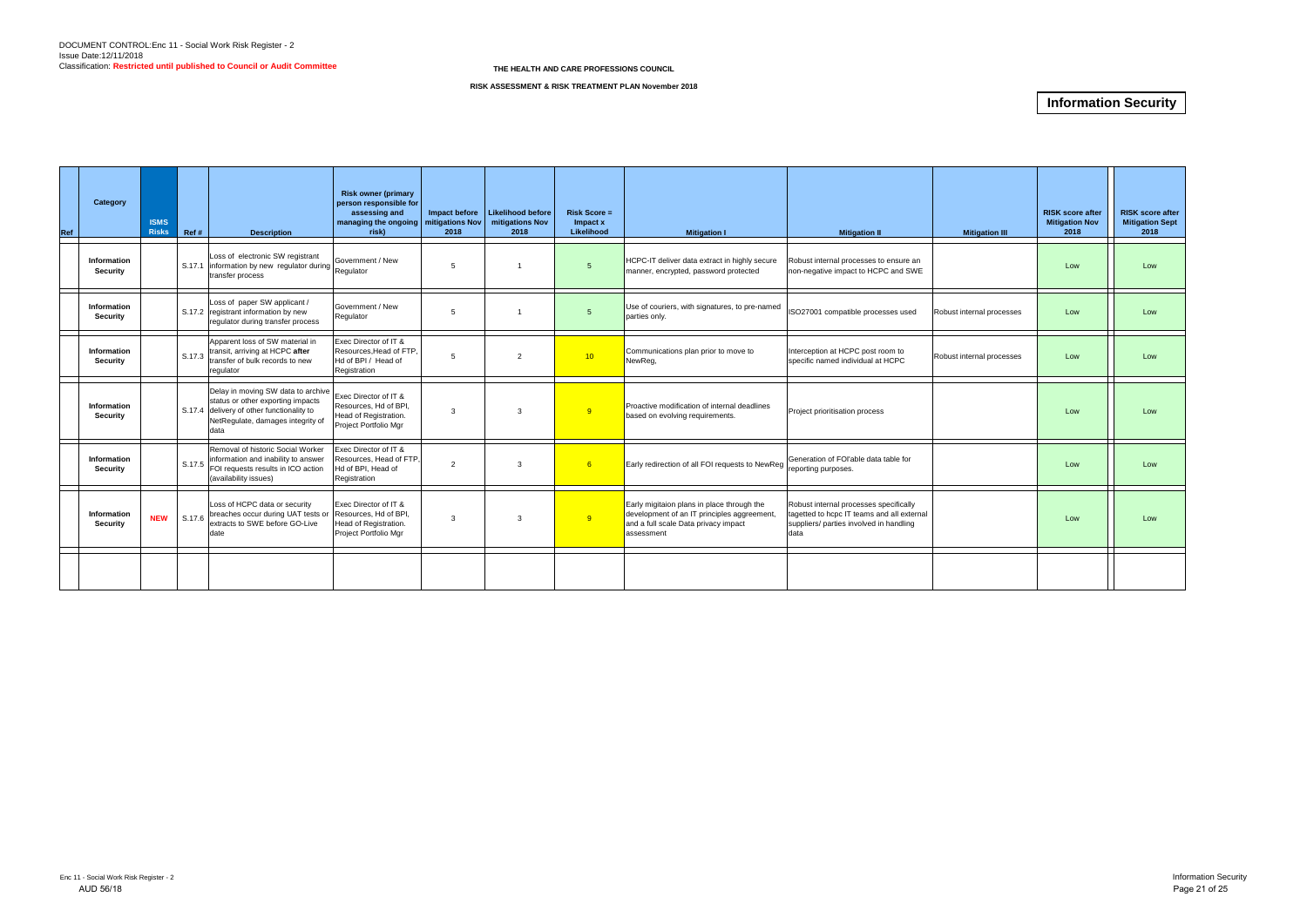Classification: **Restricted until published to Council or Audit Committee**

### **Glossary & Abbreviations**

| Term                        | <b>Meaning</b>                                                                                                                                      | <b>ISO27001 Term</b> | <b>Meaning</b>    |
|-----------------------------|-----------------------------------------------------------------------------------------------------------------------------------------------------|----------------------|-------------------|
| AGM                         | <b>Annual General Meeting</b>                                                                                                                       | ISO27001:2013 A5     | <b>Security F</b> |
| BCP / BCM                   | Business Continuity Plan / Business Continuity Management (Disaster Recovery and associated processes)                                              | ISO27001:2013 A6     | Corporate         |
| CCM's                       | Council & Committee Menbers                                                                                                                         | ISO27001:2013 A7     | Personne          |
| CDT                         | Cross Directorate Team (formerly HCPC's Middle Management Group)                                                                                    | ISO27001:2013 A8     | Organizat         |
| <b>CPD</b>                  | <b>Continuing Professional Development</b>                                                                                                          | ISO27001:2013 A9     | Informatic        |
| DH                          | Departments of Health in Home countries                                                                                                             | ISO27001:2013 A10    | Cryptogra         |
| <b>DfE</b>                  | Department for Education                                                                                                                            | ISO27001:2013 A11    | Physical S        |
| EEA                         | European Economic Area, = European Economic Union, plus Norway, Iceland, plus for our purposes Switzerland                                          | ISO27001:2013 A12    | Operation         |
| <b>EMT</b>                  | <b>HCPC's Executive Management Team</b>                                                                                                             | ISO27001:2013 A13    | Network S         |
| EU                          | European Economic Union (formerly known as the "Common Market")                                                                                     | ISO27001:2013 A14    | System S          |
| <b>Europa Quality Print</b> | Supplier of print and mailing services to HCPC                                                                                                      | ISO27001:2013 A15    | Supplier F        |
| FReM                        | <b>Financial Reporting Manual</b>                                                                                                                   | ISO27001:2013 A16    | Security li       |
| <b>FTP</b>                  | <b>Fitness to Practise</b>                                                                                                                          | ISO27001:2013 A17    | Security C        |
| <b>GP</b>                   | Grandparenting                                                                                                                                      | ISO27001:2013 A18    | Security C        |
| <b>HSWPO</b>                | Health and Social Work Professions Order (2001)                                                                                                     |                      |                   |
| HR.                         | Human Resources                                                                                                                                     |                      |                   |
| HW                          | Abbreviation for computer hardware                                                                                                                  |                      |                   |
| <b>ISMS</b>                 | Information Security Management System (ISMS) risk                                                                                                  |                      |                   |
| Impact                      | The result of a particular event, threat or opportunity occuring. Scored between 1 least effect on HCPC and 5 maximum effect on HCPC.               |                      |                   |
| <b>ISO</b>                  | International Standards Organisation (the global governing body for the Quality standards used by HCPC)                                             |                      |                   |
| ISO 9001:2008               | The ISO Quality Management Standard used by HCPC.                                                                                                   |                      |                   |
| ISO 27001:2013              | The ISO Information Security Standard used by HCPC.                                                                                                 |                      |                   |
| IT                          | Risk Register & Risk Treatment Plan                                                                                                                 |                      |                   |
| Likelihood                  | Used to mean Probability of the event or issue occurring within the next 12 months                                                                  |                      |                   |
| <b>MIS</b>                  | Management Information System                                                                                                                       |                      |                   |
| <b>MOU</b>                  | Memorandum of Understanding                                                                                                                         |                      |                   |
| NetRegulate                 | The bespoke computer application used to manage the application, registration and renewal processes, and publish the online register                |                      |                   |
| New Reg                     | New bespoke regulator for Social Workers in England                                                                                                 |                      |                   |
| <b>OIC</b>                  | Order in Council                                                                                                                                    |                      |                   |
| OJEU                        | Official journal of the European Union                                                                                                              |                      |                   |
| Onboarding                  | The process of bringing a new profession into statuatory regulation from HCPC's viewpoint                                                           |                      |                   |
| <b>OPS</b>                  | Operations                                                                                                                                          |                      |                   |
| <b>PSA</b>                  | Formerly (CHRE), renamed Professional Standards Authority for Health and Social Care in the 2012 legislation.                                       |                      |                   |
| <b>PLG</b>                  | Professional Liason Group                                                                                                                           |                      |                   |
| Probability                 | Likelihood, chance of occurring. Not the "mathematical" probability. Scored between 1 least likely and 5 most likely to occur within the next year. |                      |                   |
| Q                           | Quality Management System (QMS) Risk                                                                                                                |                      |                   |
| QMS                         | Quality Management System, used to record and publish HCPC's agreed management processes                                                            |                      |                   |
| <b>Risk</b>                 | Any uncertain event/s that could occur and have an impact on the achievement of objectives                                                          |                      |                   |
| <b>Risk Owner</b>           | The person or entity that has been given the authority to manage a particular risk and is accountable for doing so.                                 |                      |                   |
| <b>Risk Score</b>           | Likelihood x Impact or Probability x Significance                                                                                                   |                      |                   |
| SI                          | <b>Statutory Instrument</b>                                                                                                                         |                      |                   |
| Significance                | Broadly similar to Impact                                                                                                                           |                      |                   |
| <b>SSFS</b>                 | Scheme Specific Funding Standard, a set of standards relating to pensions services                                                                  |                      |                   |
| STD                         | Standards                                                                                                                                           |                      |                   |
| SW                          | Abbreviation for computer software                                                                                                                  |                      |                   |
| SW (England)                | Name of the new Social Work regulator in England                                                                                                    |                      |                   |
| <b>VPN</b>                  | Virtual Private Network, a method of securely accessing computer systems via the public internet                                                    |                      |                   |

| 1 Term    |           |
|-----------|-----------|
| :2013 A5  |           |
| :2013 A6  |           |
| :2013 A7  |           |
| :2013 A8  |           |
| :2013 A9  |           |
|           | :2013 A10 |
| :2013 A11 |           |
|           | :2013 A12 |
|           | :2013 A13 |
|           | :2013 A14 |
|           | :2013 A15 |
|           | :2013 A16 |
|           | :2013 A17 |
|           | :2013 A18 |

7001:2013 A5 Security Policy Management <sup>7</sup> Business Continuity Management (Disaster Corporate Security Management 7001:2013 A7 Personnel Security Management Too1:2013 A8 **C**rganizational Asset Management Too1:2013 A9 Information Access Management 7001:2013 A10 Cryptography Policy Management nticolation 1301:2013<br>1901:2013 A12 Physical Security Management<br>Therational Security Management **Operational Security Management** <sup>7</sup>001:2013 A13 Network Security Management O01:2013 A14 System Security Management Furoum Cuality Print Out-2013 And Supplier Relationship Management<br>1991:2013 A16 Security Incident Mangement Security Incident Mangement 7001:2013 A17 Security Continuity Management 7001:2013 A18 Security Compliance Management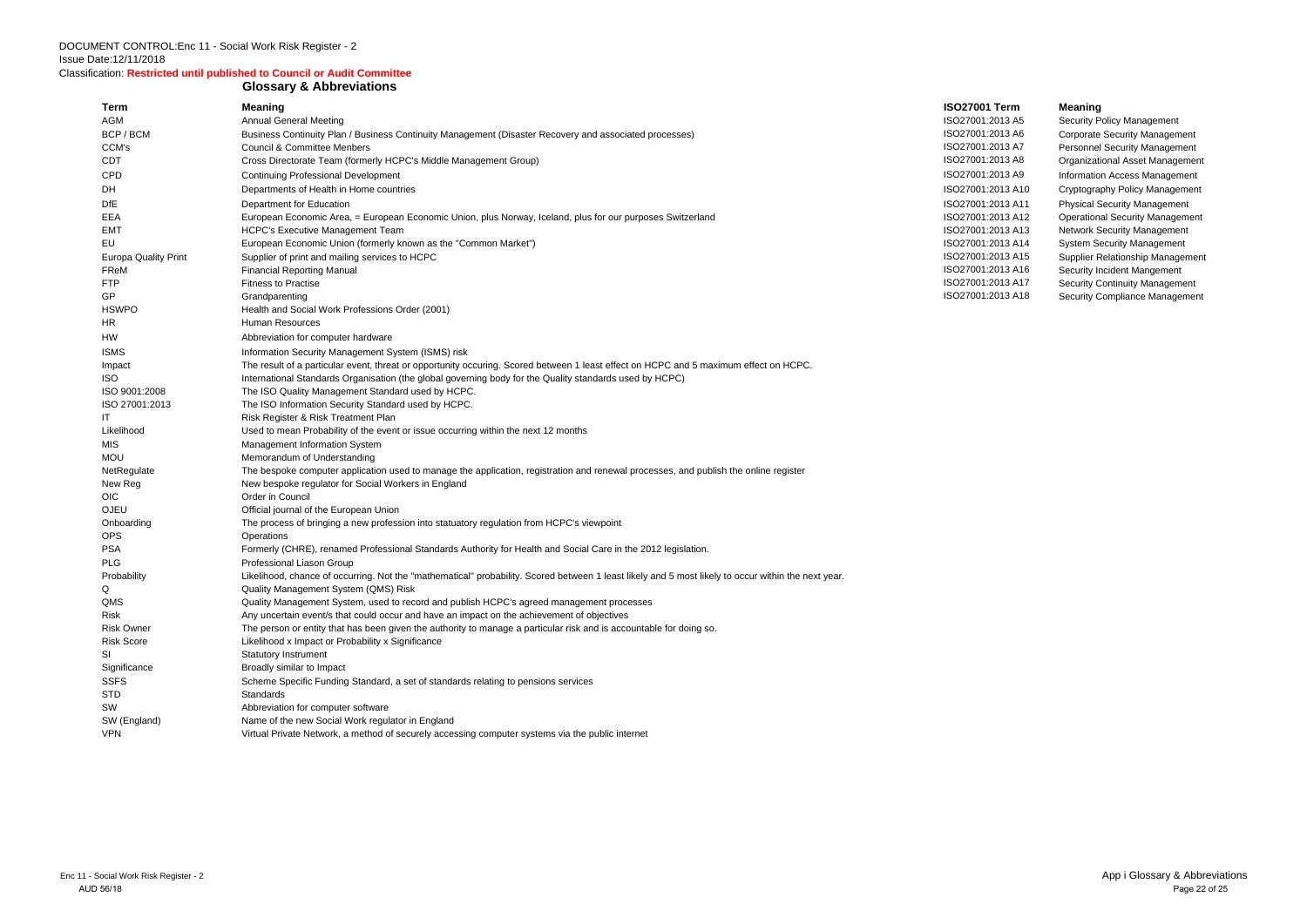#### Classification: **Appendix ii Restricted until published to Council or Audit Committee**

#### **HCPC RISK MATRIX**

**IMPACT**

| <b>NUTU NIJA MAINIA</b><br><b>Public Protection</b>                                                                                                                    | <b>Financial</b>                                            | <b>Reputation</b>                                                                                                                                             |                                                                                                                                                                                                              |                                                                                          |                                                                                     |                                                                                                                             |                                                                                                                                        |                             |
|------------------------------------------------------------------------------------------------------------------------------------------------------------------------|-------------------------------------------------------------|---------------------------------------------------------------------------------------------------------------------------------------------------------------|--------------------------------------------------------------------------------------------------------------------------------------------------------------------------------------------------------------|------------------------------------------------------------------------------------------|-------------------------------------------------------------------------------------|-----------------------------------------------------------------------------------------------------------------------------|----------------------------------------------------------------------------------------------------------------------------------------|-----------------------------|
| Catastrophic 5<br>A systematic failure for which HCPC are ultimately<br>responsible for, exposes the public to serious harm in cases<br>where mitigation was expected. | Catastrophic 5<br>£1 million                                | Catastrophic 5<br>Unfunded pressures greater than Incompetence/maladministration or other event<br>that will destroy public trust or a key relationship       | 5                                                                                                                                                                                                            | 10                                                                                       | 15                                                                                  | 20                                                                                                                          | 25                                                                                                                                     |                             |
| Significant 4<br>A systematic failure for which HCPC are ultimately<br>responsible for, exposes more than 10 people to harm in<br>cases where mitigation was expected. | Significant 4<br>Unfunded pressures £250,000 -£1<br>million | Significant 4<br>Incompetence/ maladministration that will<br>undermine public trust or a key relationship for<br>a sustained period or at a critical moment. | 4                                                                                                                                                                                                            | $\overline{\mathbf{8}}$                                                                  | 12 <sub>2</sub>                                                                     | 16                                                                                                                          | 20                                                                                                                                     |                             |
| Moderate 3<br>A systemic failure for which HCPC are ultimately responsible<br>for exposes more than 2 people to harm in cases when<br>mitigation was expected.         | Moderate 3<br>Unfunded pressures £50,000 - £250,000         | Moderate 3<br>Incompetence/ maladministration that will<br>undermine public trust or a key relationship for<br>a short period. Example Policy U-turn          | 3                                                                                                                                                                                                            | $6\phantom{1}$                                                                           | 9                                                                                   | 12                                                                                                                          | 15                                                                                                                                     |                             |
| Minor 2<br>A systemic failure which results in inadequate protection for<br>individuals/individual communities, including failure to resolve<br>celebrity cases.       | Minor 2<br>Unfunded pressures £20,000 -<br>£50,000          | Minor 2<br>Event that will lead to widespread public<br>criticism.                                                                                            | $\mathbf{2}$                                                                                                                                                                                                 | Δ                                                                                        | 6                                                                                   | $\bf{8}$                                                                                                                    | 10                                                                                                                                     |                             |
| Insignificant 1<br>A systemic failure for which fails to address an operational<br>requirement                                                                         | Insignificant 1<br>Unfunded pressures over £10,000          | Insignificant 1<br>Event that will lead to public criticism by<br>external stakeholders as anticipated.                                                       | <b>K</b>                                                                                                                                                                                                     | $\mathbf{2}$                                                                             | 3                                                                                   |                                                                                                                             | $5\phantom{1}$                                                                                                                         |                             |
| <b>KEY</b>                                                                                                                                                             |                                                             |                                                                                                                                                               | Negligible1                                                                                                                                                                                                  | Rare 2                                                                                   | Unlikely 3                                                                          | Possible 4                                                                                                                  | Probable 5                                                                                                                             |                             |
| >11 High Risk: Urgent action required                                                                                                                                  |                                                             |                                                                                                                                                               | Extremely infrequent –<br>unlikely to happen in a<br>strategic environment or<br>occur during a project or<br>programmes lifecycle. May<br>occur once a year or so in ar<br>operational environment.<br>Ψ    | occurring in the lifetime<br>of the strategy.<br>Only small chance<br>$\overline{a}$     | strategy.<br>유<br>아<br>May well occur<br>lifetime<br>$\overline{a}$<br>e∯<br>during | some<br>next<br>Likely<br>one<br>point<br>/ to happen at<br>epoint during the<br>õ<br>mo<br>years                           | later.<br>"Clear and present danger",<br>represented by this risk - will<br>probably impact on this<br>initiative - sooner rather than | <b>Strategic</b>            |
| 6-10 Medium Risk: Some action<br>required                                                                                                                              |                                                             |                                                                                                                                                               | programmes lifecycle. May<br>occur once a year or so in an<br>operational environment.<br>strategic environment or<br>occur during a project or<br>Extremely infrequent –<br>unlikely to happen in a         | lifecycle<br>Not likely to occur during the<br>lifecycle of the programme of<br>project. | Vay<br>the programme<br>occur during the life of<br>or project.                     | Likely<br>cycle o<br>$\overline{\mathbf{c}}$<br>$\overline{\circ}$<br>f the programme or<br>project.<br>happen in the life- | Likely to<br>Likely to occur in the life-cycle<br>of the project, probably early<br>on and perhaps more than<br>once.                  | Progra<br>emmi<br>/ Project |
| <5 Low Risk: Ongoing monitoring<br>required                                                                                                                            |                                                             |                                                                                                                                                               | an operational environment<br>programmes<br>occur once a<br>Extremely infrequent –<br>unlikely to happen in a<br>strategic environment or<br>occur during a project or<br>lifecycle.<br>year or so in<br>Vay | Does not happen often <sup>.</sup><br>once every six months.                             | May well happen on<br>monthly<br>basis<br>$\omega$                                  | May well happen on a<br>weekly basis.                                                                                       | <b>happen</b><br>The threat is likely to<br>almost every day.                                                                          | Operational                 |

**LIKELIHOOD**

 $\overline{\phantom{a}}$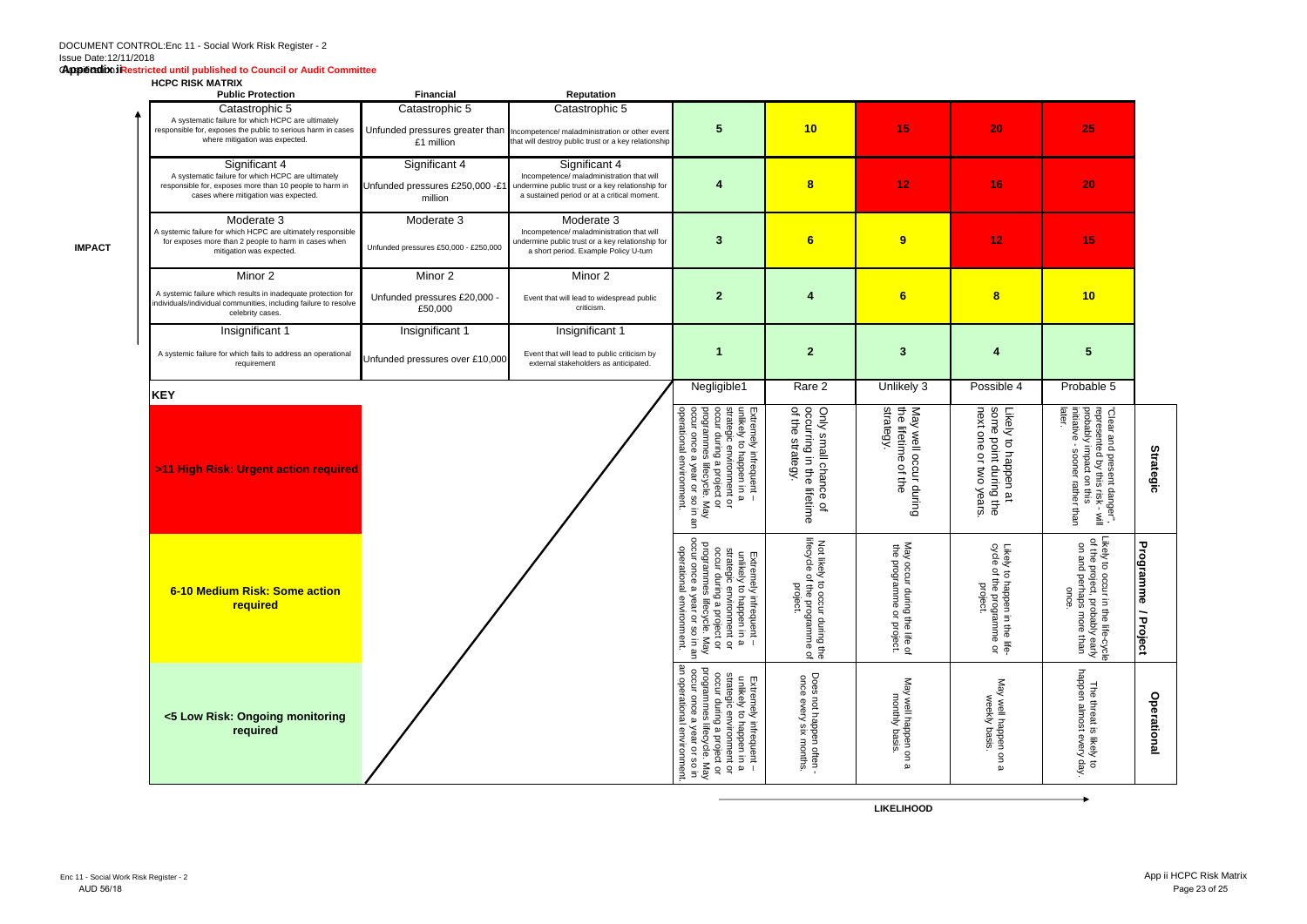## **IMPACT TYPES**

**LIKELIHOOD AREAS**

| <b>Financial</b>                              |                                                                                                                                                    |                                                                                       |                                                                                                                                                             |                                                                                                                                                             | Operational                                                                                                         |
|-----------------------------------------------|----------------------------------------------------------------------------------------------------------------------------------------------------|---------------------------------------------------------------------------------------|-------------------------------------------------------------------------------------------------------------------------------------------------------------|-------------------------------------------------------------------------------------------------------------------------------------------------------------|---------------------------------------------------------------------------------------------------------------------|
| <b>Catastrophic 5</b>                         | <b>Catastrophic 5</b>                                                                                                                              |                                                                                       | Probable 5                                                                                                                                                  | Probable 5                                                                                                                                                  | Probable 5                                                                                                          |
| £1 million                                    | Incompetence/<br>that will destroy public trust or a<br>key relationship                                                                           |                                                                                       | "Clear and present danger",<br>represented by this risk - will<br>probably impact on this initiative<br>sooner rather than later.                           | Likely to occur in the life-cycle of<br>the project, probably early on<br>and perhaps more than once.                                                       | The threat is likely to<br>almost every d                                                                           |
| <b>Significant 4</b>                          | <b>Significant 4</b>                                                                                                                               |                                                                                       | Possible 4                                                                                                                                                  | Possible 4                                                                                                                                                  | Possible 4                                                                                                          |
| Unfunded pressures £250k - £1<br>million      | Incompetence/<br>maladministration that will<br>undermine public trust or a key<br>relationship for a sustained<br>period or at a critical moment. |                                                                                       | Likely to happen at some point<br>during the next one or two years.                                                                                         | Likely to happen in the life-cycle<br>of the programme or project.                                                                                          | May well happen on<br>basis.                                                                                        |
| Moderate 3                                    | Moderate 3                                                                                                                                         |                                                                                       | <b>Unlikely 3</b>                                                                                                                                           | <b>Unlikely 3</b>                                                                                                                                           | <b>Unlikely 3</b>                                                                                                   |
| Unfunded pressures £50,000 -<br>£250,000      | Incompetence/<br>maladministration that will<br>undermine public trust or a key<br>relationship for a short period.<br>Example Policy U-turn       |                                                                                       | May well occur during the<br>lifetime of the strategy.                                                                                                      | May occur during the life of the<br>programme or project.                                                                                                   | May well happen on a<br>basis.                                                                                      |
| <b>Minor 2</b>                                | Minor 2                                                                                                                                            |                                                                                       | Rare 2                                                                                                                                                      | Rare 2                                                                                                                                                      | Rare 2                                                                                                              |
| Unfunded pressures between<br>£20,000-£50,000 | Event that will lead to<br>widespread public criticism.                                                                                            |                                                                                       | Only small chance of occurring<br>in the lifetime of the strategy.                                                                                          | Not likely to occur during the<br>lifecycle of the programme of<br>project.                                                                                 | Does not happen ofte<br>every six mont                                                                              |
| <b>Insignificant 1</b>                        | <b>Insignificant 1</b>                                                                                                                             |                                                                                       | Negligible1                                                                                                                                                 | Negligible1                                                                                                                                                 | Negligible1                                                                                                         |
| Unfunded pressures over<br>£10,000            | Event that will lead to public<br>criticism by external<br>stakeholders as anticipated.                                                            |                                                                                       | happen in a strategic<br>environment or occur during a<br>project or programmes lifecycle.<br>May occur once a year or so in<br>an operational environment. | happen in a strategic<br>environment or occur during a<br>project or programmes lifecycle.<br>May occur once a year or so in<br>an operational environment. | happen in a stra<br>environment or occu<br>project or programme:<br>May occur once a yea<br>an operational envir    |
|                                               |                                                                                                                                                    | <b>Reputation</b><br>Unfunded pressures greater than maladministration or other event | LIKELIHOOD                                                                                                                                                  | <b>Strategic</b>                                                                                                                                            | Programme / Project<br>Extremely infrequent – unlikely to Extremely infrequent – unlikely to Extremely infrequent – |

| <b>blic Protection</b>                                                                                                       | <b>Financial</b>                                                               | <b>Reputation</b>                                                                                                                                  |                          | <b>Strategic</b>                                                                                                                                                                                                                                                        | Programme / Project                                                                                                                                         | <b>Operational</b>                                                                                                                                          |
|------------------------------------------------------------------------------------------------------------------------------|--------------------------------------------------------------------------------|----------------------------------------------------------------------------------------------------------------------------------------------------|--------------------------|-------------------------------------------------------------------------------------------------------------------------------------------------------------------------------------------------------------------------------------------------------------------------|-------------------------------------------------------------------------------------------------------------------------------------------------------------|-------------------------------------------------------------------------------------------------------------------------------------------------------------|
| atastrophic 5                                                                                                                | <b>Catastrophic 5</b>                                                          | <b>Catastrophic 5</b>                                                                                                                              |                          | Probable 5                                                                                                                                                                                                                                                              | Probable 5                                                                                                                                                  | Probable 5                                                                                                                                                  |
| natic failure for which<br>e ultimately responsible<br>es the public to serious<br>cases where mitigation<br>was expected.   | Unfunded pressures greater than maladministration or other event<br>£1 million | Incompetence/<br>that will destroy public trust or a<br>key relationship                                                                           |                          | "Clear and present danger",<br>represented by this risk - will<br>probably impact on this initiative<br>sooner rather than later.                                                                                                                                       | likely to occur in the life-cycle of<br>the project, probably early on<br>and perhaps more than once.                                                       | The threat is likely to happen<br>almost every day.                                                                                                         |
| <b>Significant 4</b>                                                                                                         | Significant 4                                                                  | <b>Significant 4</b>                                                                                                                               |                          | Possible 4                                                                                                                                                                                                                                                              | Possible 4                                                                                                                                                  | Possible 4                                                                                                                                                  |
| natic failure for which<br>e ultimately responsible<br>poses more than 10<br>harm in cases where<br>ition was expected.      | Unfunded pressures £250k - £1<br>million                                       | Incompetence/<br>maladministration that will<br>undermine public trust or a key<br>relationship for a sustained<br>period or at a critical moment. |                          | Likely to happen at some point<br>during the next one or two years.                                                                                                                                                                                                     | Likely to happen in the life-cycle<br>of the programme or project.                                                                                          | May well happen on a weekly<br>basis.                                                                                                                       |
| Moderate 3                                                                                                                   | Moderate 3                                                                     | Moderate 3                                                                                                                                         |                          | <b>Unlikely 3</b>                                                                                                                                                                                                                                                       | <b>Unlikely 3</b>                                                                                                                                           | <b>Unlikely 3</b>                                                                                                                                           |
| mic failure for which<br>e ultimately responsible<br>es more than 2 people<br>cases when mitigation<br>was expected.         | Unfunded pressures £50,000<br>£250,000                                         | Incompetence/<br>maladministration that will<br>undermine public trust or a key<br>relationship for a short period.<br>Example Policy U-turn       | <b><i>LIKELIHOOD</i></b> | May well occur during the<br>lifetime of the strategy.                                                                                                                                                                                                                  | May occur during the life of the<br>programme or project.                                                                                                   | May well happen on a monthly<br>basis.                                                                                                                      |
| Minor 2                                                                                                                      | Minor 2                                                                        | Minor 2                                                                                                                                            |                          | Rare <sub>2</sub>                                                                                                                                                                                                                                                       | Rare 2                                                                                                                                                      | Rare 2                                                                                                                                                      |
| ic failure which results<br>equate protection for<br>viduals/individual<br>ties, including failure to<br>ve celebrity cases. | Unfunded pressures between<br>£20,000-£50,000                                  | Event that will lead to<br>widespread public criticism.                                                                                            |                          | Only small chance of occurring<br>in the lifetime of the strategy.                                                                                                                                                                                                      | Not likely to occur during the<br>lifecycle of the programme of<br>project.                                                                                 | Does not happen often - once<br>every six months.                                                                                                           |
| nsignificant 1                                                                                                               | <b>Insignificant 1</b>                                                         | <b>Insignificant 1</b>                                                                                                                             |                          | Negligible1                                                                                                                                                                                                                                                             | Negligible1                                                                                                                                                 | Negligible1                                                                                                                                                 |
| ic failure for which fails<br>ress an operational<br>requirement                                                             | Unfunded pressures over<br>£10,000                                             | Event that will lead to public<br>criticism by external<br>stakeholders as anticipated.                                                            |                          | Extremely infrequent – unlikely to Extremely infrequent – unlikely to Extremely infrequent – unlikely to<br>happen in a strategic<br>environment or occur during a<br>project or programmes lifecycle.<br>May occur once a year or so in<br>an operational environment. | happen in a strategic<br>environment or occur during a<br>project or programmes lifecycle.<br>May occur once a year or so in<br>an operational environment. | happen in a strategic<br>environment or occur during a<br>project or programmes lifecycle.<br>May occur once a year or so in<br>an operational environment. |